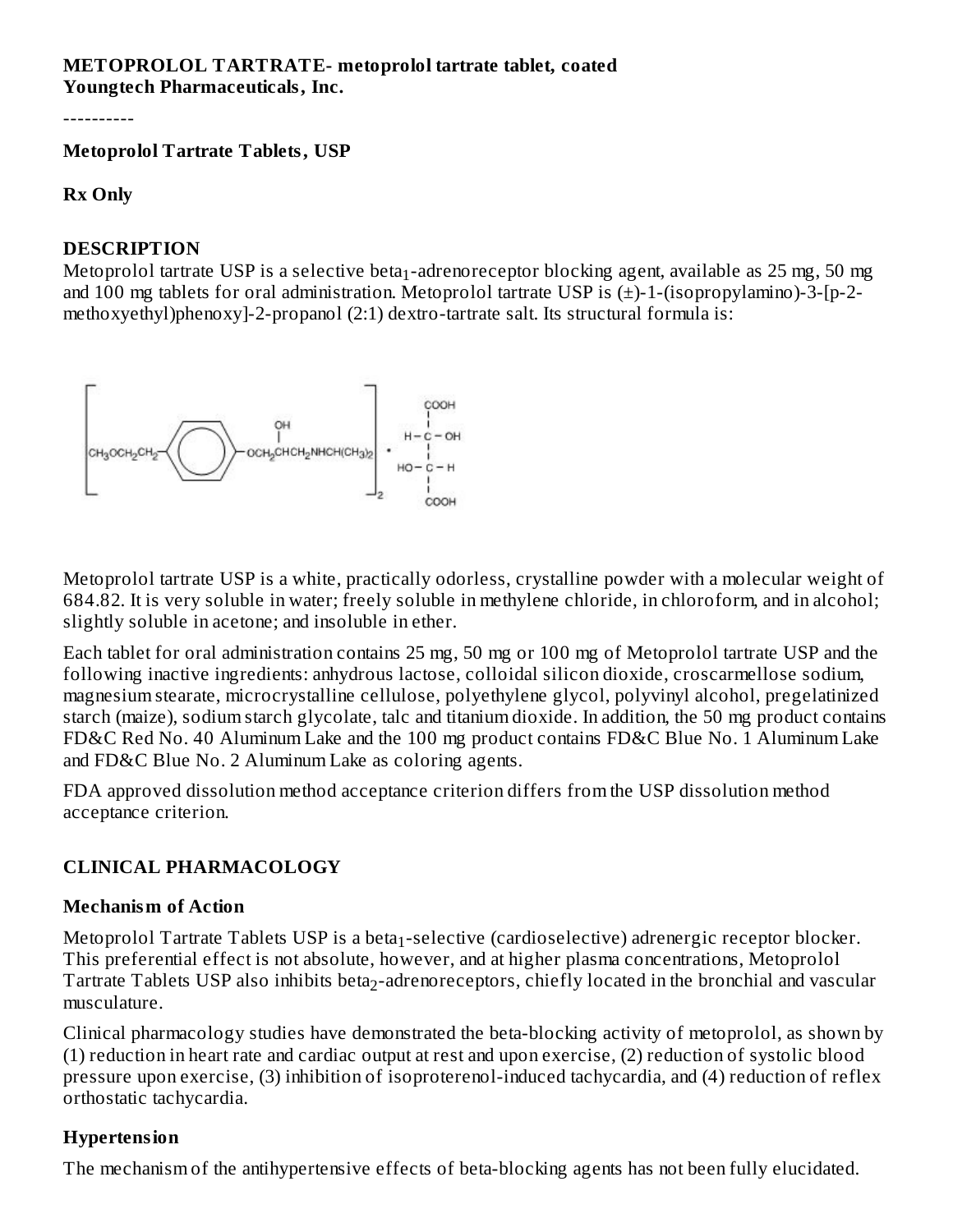However, several possible mechanisms have been proposed: (1) competitive antagonism of catecholamines at peripheral (especially cardiac) adrenergic neuron sites, leading to decreased cardiac output; (2) a central effect leading to reduced sympathetic outflow to the periphery; and (3) suppression of renin activity.

### **Angina Pectoris**

By blocking catecholamine-induced increases in heart rate, in velocity and extent of myocardial contraction and in blood pressure, Metoprolol Tartrate Tablets USP reduces the oxygen requirements of the heart at any given level of effort, thus making it useful in the long-term management of angina pectoris.

### **Myocardial Infarction**

The precise mechanism of action of Metoprolol Tartrate Tablets USP in patients with suspected or definite myocardial infarction is not known.

### **Pharmacodynamics**

Relative beta $_1$  selectivity is demonstrated by the following: (1) In healthy subjects, Metoprolol Tartrate Tablets USP is unable to reverse the beta $_2$ -mediated vasodilating effects of epinephrine. This contrasts with the effect of nonselective (beta $_1$  plus beta $_2$ ) beta-blockers, which completely reverse the vasodilating effects of epinephrine. (2) In asthmatic patients, Metoprolol Tartrate Tablets USP reduces  ${\rm FEV}_1$  and  ${\rm FVC}$  significantly less than a nonselective beta-blocker, propranolol, at equivalent beta $_1$ receptor blocking doses.

Metoprolol Tartrate Tablets USP has no intrinsic sympathomimetic activity, and membrane-stabilizing activity is detectable only at doses much greater than required for beta blockade. Animal and human experiments indicate that Metoprolol Tartrate Tablets USP slows the sinus rate and decreases AV nodal conduction.

Significant beta-blocking effect (as measured by reduction of exercise heart rate) occurs within one hour after oral administration, and its duration is dose-related. For example, a 50% reduction of the maximum effect after single oral doses of 20 mg, 50 mg and 100 mg occurred at 3.3 hours, 5.0 hours and 6.4 hours, respectively, in normal subjects. After repeated oral dosages of 100 mg twice daily, a significant reduction in exercise systolic blood pressure was evident at 12 hours. When the drug was infused over a 10-minute period, in normal volunteers, maximum beta blockade was achieved at approximately 20 minutes. Equivalent maximal beta-blocking effect is achieved with oral and intravenous doses in the ratio of approximately 2.5:1.

There is a linear relationship between the log of plasma levels and reduction of exercise heart rate. However, antihypertensive activity does not appear to be related to plasma levels. Because of variable plasma levels attained with a given dose and lack of a consistent relationship of antihypertensive activity to dose, selection of proper dosage requires individual titration.

In several studies of patients with acute myocardial infarction, intravenous followed by oral administration of Metoprolol Tartrate Tablets USP caused a reduction in heart rate, systolic blood pressure and cardiac output. Stroke volume, diastolic blood pressure and pulmonary artery end diastolic pressure remained unchanged.

In patients with angina pectoris, plasma concentration measured at one hour is linearly related to the oral dose within the range of 50 mg to 400 mg. Exercise heart rate and systolic blood pressure are reduced in relation to the logarithm of the oral dose of metoprolol. The increase in exercise capacity and the reduction in left ventricular ischemia are also significantly related to the logarithm of the oral dose.

### **Pharmacokinetics**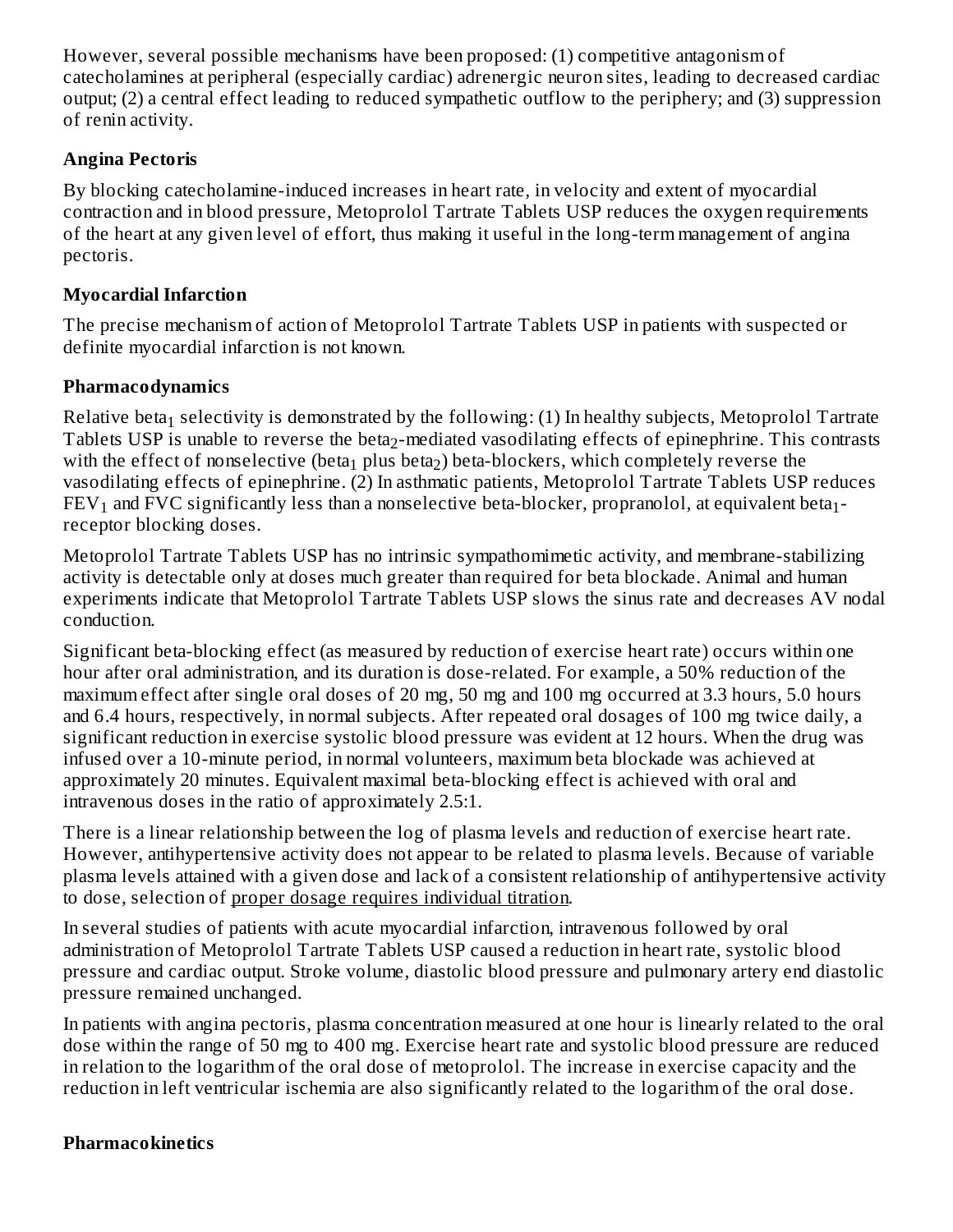### *Absorption*

The estimated oral bioavailability of immediate-release metoprolol is about 50% be- cause of presystemic metabolism which is saturable leading to non-proportionate increase in the exposure with increased dose.

### *Distribution*

Metoprolol is extensively distributed with a reported volume of distribution of 3.2 to 5.6 L/kg. About 10% of metoprolol in plasma is bound to serum albumin. Metoprolol is known to cross the placenta and is found in breast milk. Metoprolol is also known to cross the blood brain barrier following oral administration and CSF concentrations close to that observed in plasma have been reported. Metoprolol is not a significant P-glycoprotein substrate.

### *Metabolism*

Metoprolol Tartrate Tablets USP is primarily metabolized by CYP2D6. Metoprolol is a racemic mixture of R- and S-enantiomers, and when administered orally, it exhibits stereoselective metabolism that is dependent on oxidation phenotype. CYP2D6 is absent (poor metabolizers) in about 8% of Caucasians and about 2% of most other populations. Poor CYP2D6 metabolizers exhibit several-fold higher plasma concentrations of Metoprolol Tartrate Tablets USP than extensive metabolizers with normal CYP2D6 activity thereby decreasing Metoprolol Tartrate Tablets USP's cardioselectivity.

### *Elimination*

Elimination of Metoprolol Tartrate Tablets USP is mainly by biotransformation in the liver. The mean elimination half-life of metoprolol is 3 to 4 hours; in poor CYP2D6 metabolizers the half-life may be 7 to 9 hours. Approximately 95% of the dose can be recovered in urine. In most subjects (extensive metabolizers), less than 5% of an oral dose and less than 10% of an intravenous dose are excreted as unchanged drug in the urine. In poor metabolizers, up to 30% or 40% of oral or intravenous doses, respectively, may be excreted unchanged; the rest is excreted by the kidneys as metabolites that appear to have no beta blocking activity. The renal clearance of the stereoisomers does not exhibit stereoselectivity in renal excretion.

## **Special Populations**

## *Geriatric Patients*

The geriatric population may show slightly higher plasma concentrations of metoprolol as a combined result of a decreased metabolism of the drug in elderly population and a decreased hepatic blood flow. However, this increase is not clinically significant or therapeutically relevant.

### *Renal Impairment*

The systemic availability and half-life of Metoprolol Tartrate Tablets USP in patients with renal failure do not differ to a clinically significant degree from those in normal subjects.

### *Hepatic Impairment*

Since the drug is primarily eliminated by hepatic metabolism, hepatic impairment may impact the pharmacokinetics of metoprolol. The elimination half-life of metoprolol is considerably prolonged, depending on severity (up to 7.2 h).

## **Clinical Studies**

## *Hypertension*

In controlled clinical studies, Metoprolol Tartrate Tablets USP has been shown to be an effective antihypertensive agent when used alone or as concomitant therapy with thiazide-type diuretics, at dosages of 100 mg to 450 mg daily. In controlled, comparative, clinical studies, Metoprolol Tartrate Tablets USP has been shown to be as effective an antihypertensive agent as propranolol, methyldopa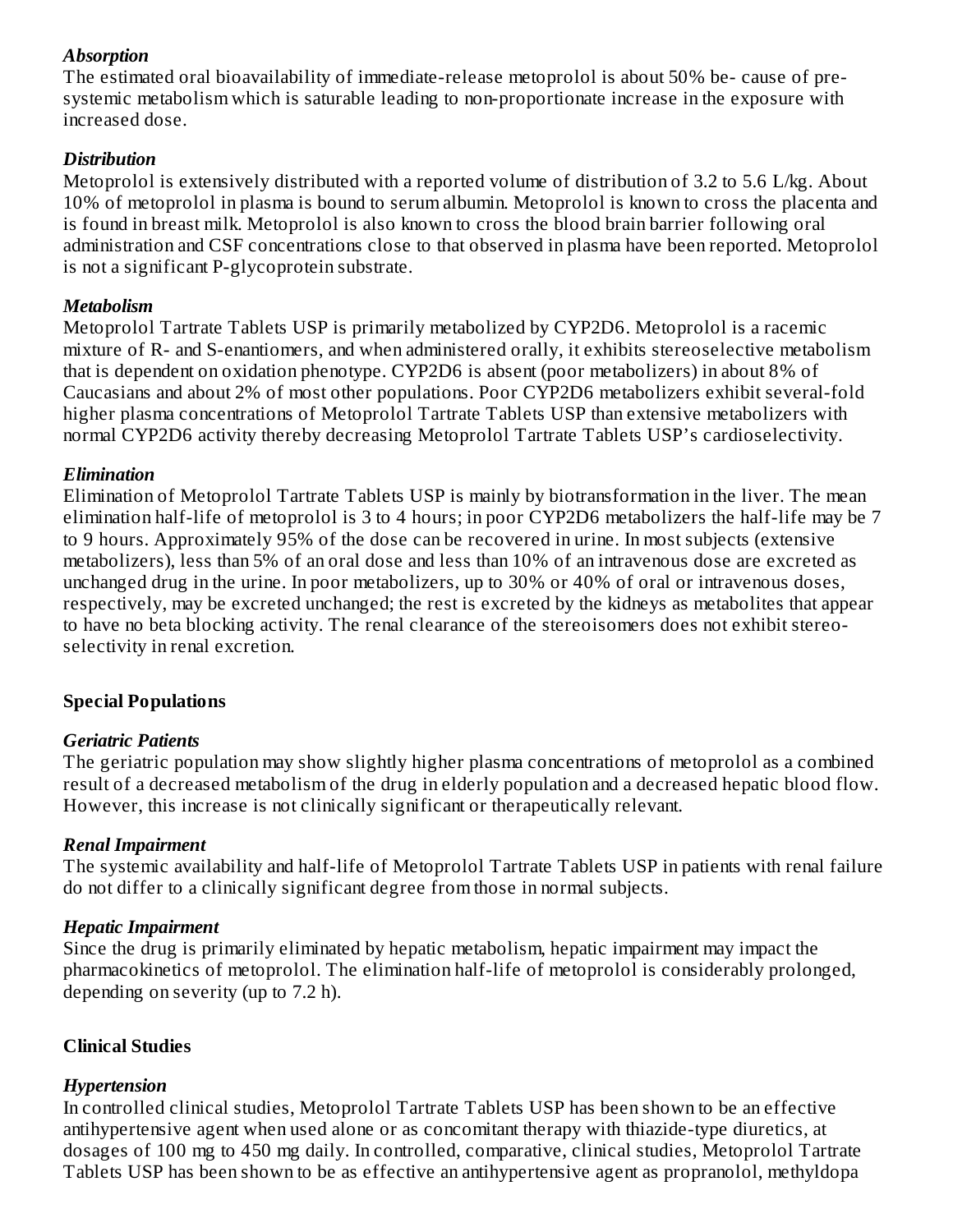and thiazide-type diuretics, to be equally effective in supine and standing positions.

### *Angina Pectoris*

In controlled clinical trials, Metoprolol Tartrate Tablets USP, administered two or four times daily, has been shown to be an effective antianginal agent, reducing the number of angina attacks and increasing exercise tolerance. The dosage used in these studies ranged from 100 mg to 400 mg daily. A controlled, comparative, clinical trial showed that Metoprolol Tartrate Tablets USP was indistinguishable from propranolol in the treatment of angina pectoris.

### *Myocardial Infarction*

In a large (1,395 patients randomized), double-blind, placebo-controlled clinical study, Metoprolol Tartrate Tablets USP was shown to reduce 3-month mortality by 36% in patients with suspected or definite myocardial infarction.

Patients were randomized and treated as soon as possible after their arrival in the hospital, once their clinical condition had stabilized and their hemodynamic status had been carefully evaluated. Subjects were ineligible if they had hypotension, bradycardia, peripheral signs of shock and/or more than minimal basal rales as signs of congestive heart failure. Initial treatment consisted of intravenous followed by oral administration of Metoprolol Tartrate Tablets USP or placebo, given in a coronary care or comparable unit. Oral maintenance therapy with Metoprolol Tartrate Tablets USP or placebo was then continued for 3 months. After this double-blind period, all patients were given Metoprolol Tartrate Tablets USP and followed up to one year.

The median delay from the onset of symptoms to the initiation of therapy was 8 hours in both the Metoprolol Tartrate Tablets USP and placebo treatment groups. Among patients treated with Metoprolol Tartrate Tablets USP, there were comparable reductions in 3-month mortality for those treated early (no more than 8 hours) and those in whom treatment was started later. Significant reductions in the incidence of ventricular fibrillation and in chest pain following initial intravenous therapy were also observed with Metoprolol Tartrate Tablets USP and were independent of the interval between onset of symptoms and initiation of therapy.

In this study, patients treated with metoprolol received the drug both very early (intra-venously) and during a subsequent 3-month period, while placebo patients received no beta-blocker treatment for this period. The study thus was able to show a benefit from the overall metoprolol regimen but cannot separate the benefit of very early intravenous treatment from the benefit of later beta-blocker therapy. Nonetheless, because the overall regimen showed a clear beneficial effect on survival without evidence of an early adverse effect on survival, one acceptable dosage regimen is the precise regimen used in the trial. Because the specific benefit of very early treatment remains to be defined, however, it is also reasonable to administer the drug orally to patients at a later time as is recommended for certain other beta-blockers.

## **INDICATIONS AND USAGE**

### **Hypertension**

Metoprolol Tartrate Tablets USP are indicated for the treatment of hypertension. They may be used alone or in combination with other antihypertensive agents.

## **Angina Pectoris**

Metoprolol Tartrate Tablets USP are indicated in the long-term treatment of angina pectoris.

## **Myocardial Infarction**

Metoprolol Tartrate Tablets USP are indicated in the treatment of hemodynamically stable patients with definite or suspected acute myocardial infarction to reduce cardiovascular mortality when used alone or in conjunction with intravenous Metoprolol Tartrate Tablets USP. Oral Metoprolol Tartrate Tablets USP therapy can be initiated after intravenous Metoprolol Tartrate Tablets USP therapy or,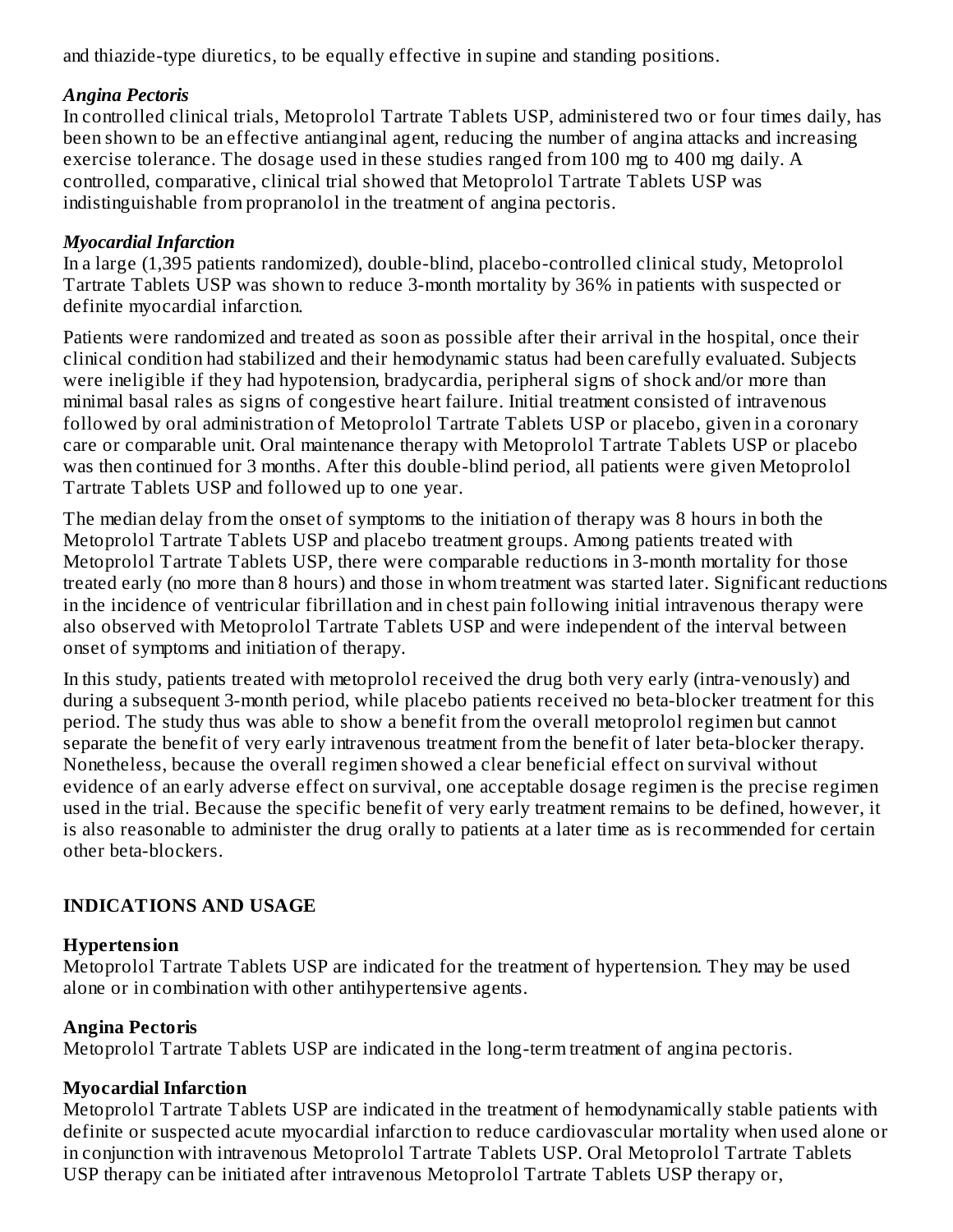### **CONTRAINDICATIONS**

### **Hypertension and Angina**

Metoprolol Tartrate Tablets USP are contraindicated in sinus bradycardia, heart block greater than first degree, cardiogenic shock, and overt cardiac failure (see WARNINGS).

Hypersensitivity to Metoprolol Tartrate Tablets USP and related derivatives, or to any of the excipients; hypersensitivity to other beta-blockers (cross-sensitivity between beta blockers can occur).

Sick-sinus syndrome.

Severe peripheral arterial circulatory disorders.

### **Myocardial Infarction**

Metoprolol Tartrate Tablets USP is contraindicated in patients with a heart rate of less than 45 beats/min; second- and third-degree heart block; significant first-degree heart block (P-R interval no less than 0.24 sec); systolic blood pressure less than 100 mmHg; or moderate to severe cardiac failure (see WARNINGS).

### **WARNINGS**

#### *Heart Failure*

Beta blockers, like Metoprolol Tartrate Tablets USP, can cause depression of myocardial contractility and may precipitate heart failure and cardiogenic shock. If signs or symptoms of heart failure develop, treat the patient according to recommended guidelines. It may be necessary to lower the dose of Metoprolol Tartrate Tablets USP or to discontinue it.

#### **Is chemic Heart Dis eas e**

**Do not abruptly dis continue Metoprolol Tartrate Tablets USP therapy in patients with coronary artery dis eas e. Severe exacerbation of angina, myocardial infarction and ventricular arrhythmias have been reported in patients with coronary artery dis eas e following the abrupt dis continuation of therapy with beta-blockers. When dis continuing chronically administered Metoprolol Tartrate**

**Tablets USP, particularly in patients with coronary artery dis eas e, the dosage should be gradually reduced over a period of 1 to 2 weeks and the patient should be carefully monitored. If angina markedly wors ens or acute coronary insufficiency develops, Metoprolol Tartrate Tablets USP administration should be reinstated promptly, at least temporarily, and other measures appropriate for the management of unstable angina should be taken. Patients should be warned against interruption or dis continuation of therapy without the physician's advice. Becaus e coronary artery dis eas e is common and may be unrecognized, it may be prudent not to dis continue Metoprolol Tartrate Tablets USP therapy abruptly even in patients treated only for hypertension.**

### *Use During Major Surgery*

Chronically administered beta-blocking therapy should not be routinely withdrawn prior to major surgery; however, the impaired ability of the heart to respond to reflex adrenergic stimuli may augment the risks of general anesthesia and surgical procedures.

### *Bradycardia*

Bradycardia, including sinus pause, heart block, and cardiac arrest have occurred with the use of Metoprolol Tartrate Tablets USP. Patients with first-degree atrioventricular block, sinus node dysfunction or conduction disorders may be at increased risk. Monitor heart rate and rhythm in patients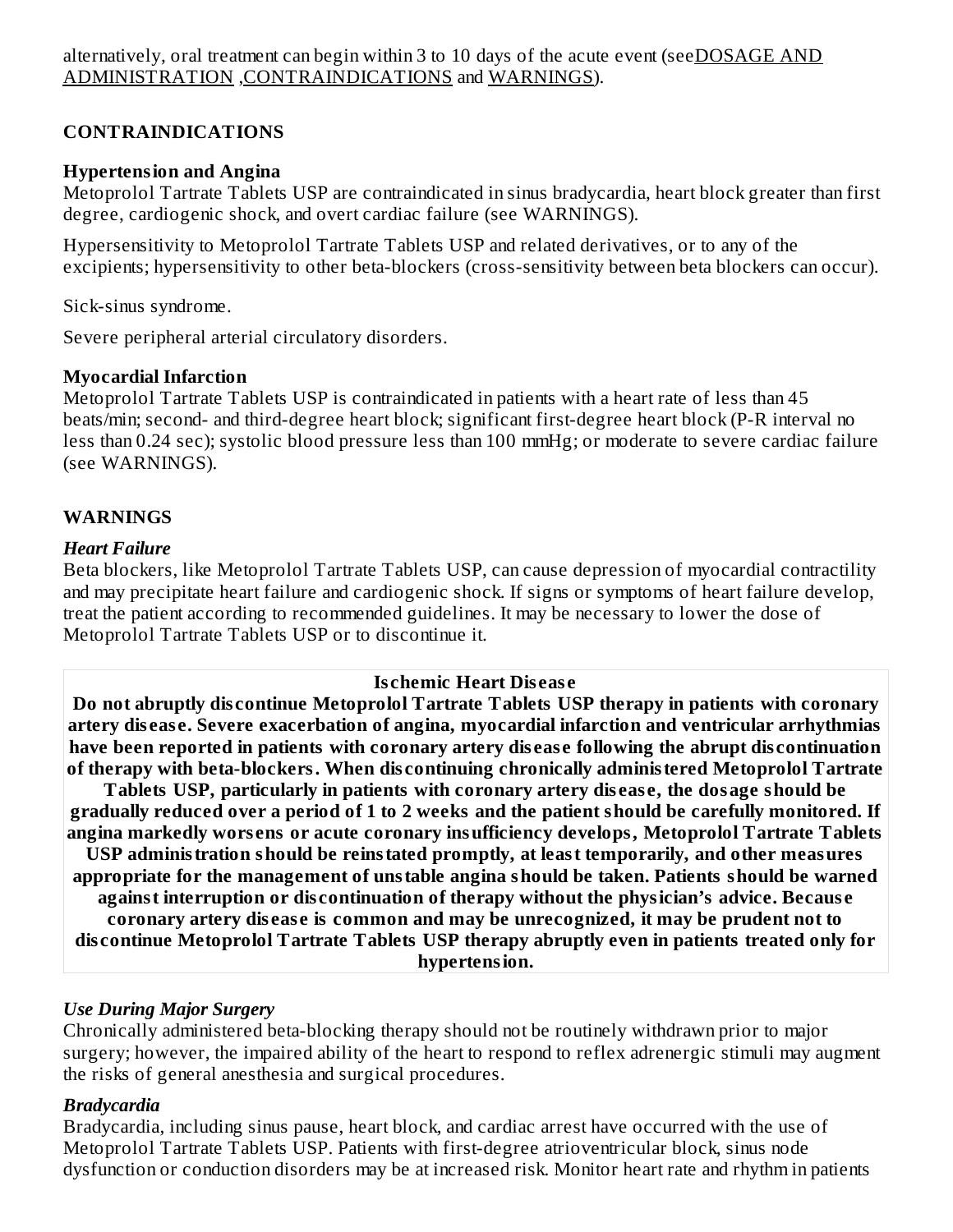receiving Metoprolol Tartrate Tablets USP. If severe bradycardia develops, reduce or stop Metoprolol Tartrate Tablets USP.

### *Exacerbation of Bronchospastic Disease*

Patients with bronchospastic disease, should, in general, not receive beta-blockers, including Metoprolol Tartrate Tablets USP. Because of its relative beta $_1$  selectivity, however, Metoprolol Tartrate Tablets USP may be used in patients with bronchospastic disease who do not respond to, or cannot tolerate, other antihypertensive treatment. Because beta $_1$  selectivity is not absolute use the lowest possible dose of Metoprolol Tartrate Tablets USP and consider administering Metoprolol Tartrate Tablets USP in smaller doses 3 times daily, instead of larger doses two times daily, to avoid the higher plasma levels associated with the longer dosing interval (see DOSAGE AND  $\mathop{\rm ADMINISTRATION}$ ). Bronchodilators, including beta $_2$  agonists, should be readily available or administered concomitantly.

## *Diabetes and Hypoglycemia*

Beta-blockers may mask tachycardia occurring with hypoglycemia, but other manifestations such as dizziness and sweating may not be significantly affected.

### *Pheochromocytoma*

If Metoprolol Tartrate Tablets USP is used in the setting of pheochromocytoma, it should be given in combination with an alpha blocker, and only after the alpha blocker has been initiated. Administration of beta blockers alone in the setting of pheochromocytoma has been associated with a paradoxical increase in blood pressure due to the attenuation of beta-mediated vasodilatation in skeletal muscle.

### *Thyrotoxicosis*

Metoprolol Tartrate Tablets USP may mask certain clinical signs (e.g., tachycardia) of hyperthyroidism. Avoid abrupt withdrawal of beta-blockade, which might precipitate a thyroid storm.

## **PRECAUTIONS**

## *Risk of Anaphylactic Reactions*

While taking beta blockers, patients with a history of severe anaphylactic reaction to a variety of allergens may be more reactive to repeated challenge, either accidental, diagnostic or therapeutic. Such patients may be unresponsive to the usual doses of epinephrine used to treat allergic reaction.

## **Information for Patients**

Advise patients to take Metoprolol Tartrate Tablets USP regularly and continuously, as directed, with or immediately following meals. If a dose should be missed, the patient should take only the next scheduled dose (without doubling it). Patients should not discontinue Metoprolol Tartrate Tablets USP without consulting the physician.

Advise patients (1) to avoid operating automobiles and machinery or engaging in other tasks requiring alertness until the patient's response to therapy with Metoprolol Tartrate Tablets USP have been determined; (2) to contact the physician if any difficulty in breathing occurs; (3) to inform the physician or dentist before any type of surgery that he or she is taking Metoprolol Tartrate Tablets USP.

# **Drug Interactions**

## *Catecholamine-Depleting Drugs*

Catecholamine-depleting drugs (e.g., reserpine) may have an additive effect when given with betablocking agents or monoamine oxidase (MAO) inhibitors. Observe patients treated with Metoprolol Tartrate Tablets USP plus a catecholamine depletor for evidence of hypotension or marked bradycardia, which may produce vertigo, syncope, or postural hypotension. In addition, possibly significant hypertension may theoretically occur up to 14 days following discontinuation of the concomitant administration with an irreversible MAO inhibitor.

## *Digitalis Glycosides and Beta-Blockers*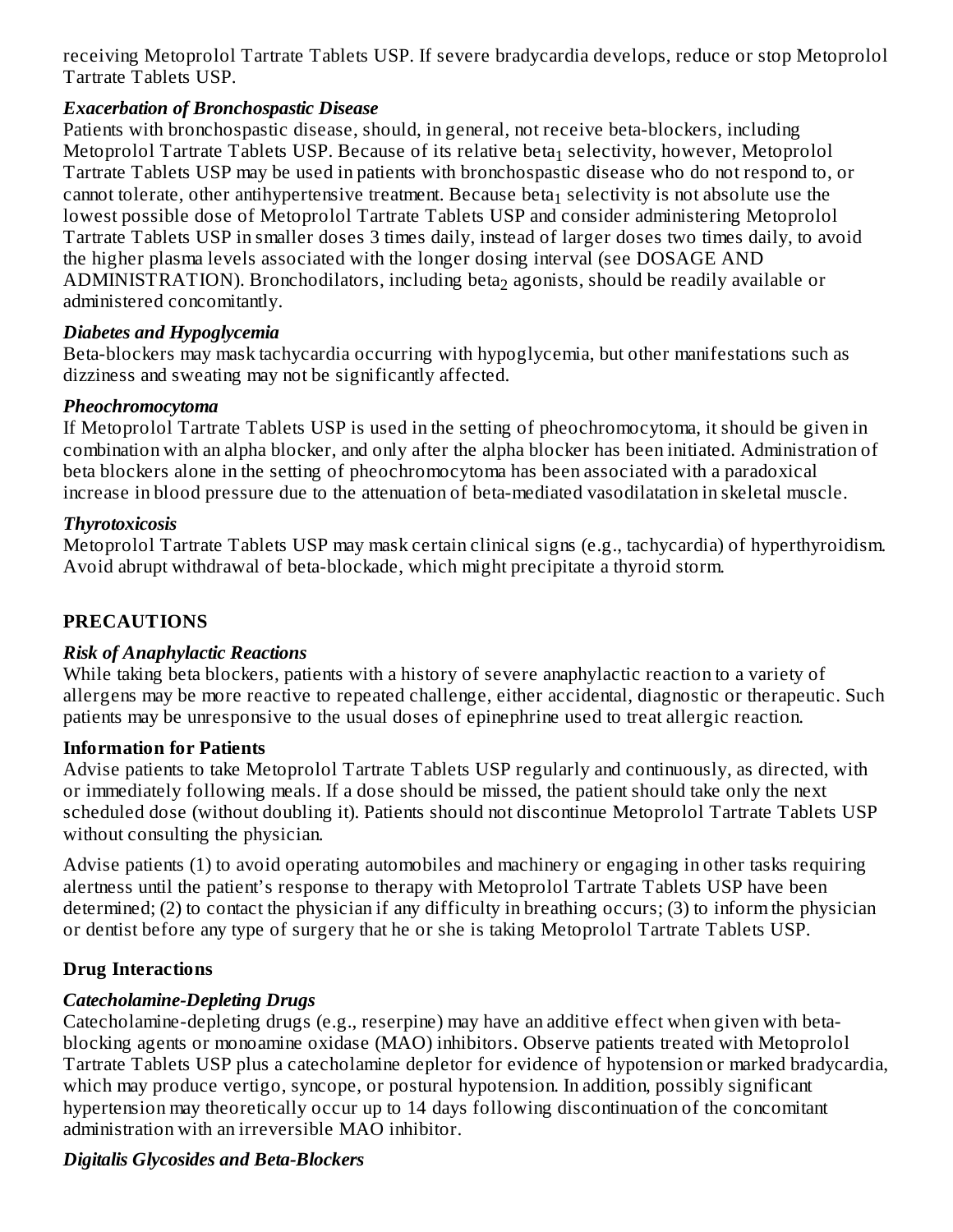Both digitalis glycosides and beta blockers slow atrioventricular conduction and decrease heart rate. Concomitant use can increase the risk of bradycardia. Monitor heart rate and PR interval.

### *Calcium Channel Blockers*

Concomitant administration of a beta-adrenergic antagonist with a calcium channel blocker may produce an additive reduction in myocardial contractility because of negative chronotropic and inotropic effects.

### *CYP2D6 Inhibitors*

Potent inhibitors of the CYP2D6 enzyme may increase the plasma concentration of Metoprolol Tartrate Tablets USP which would mimic the pharmacokinetics of CYP2D6 poor metabolizer (see PHARMACOKINETICS section). Increase in plasma concentrations of metoprolol would decrease the cardioselectivity of metoprolol. Known clinically significant potent inhibitors of CYP2D6 are antidepressants such as fluvoxamine, fluoxetine, paroxetine, sertraline, bupropion, clomipramine and desipramine; antipsychotics such as chlorpromazine, fluphenazine, haloperidol and thioridazine; antiarrhythmics such as quinidine or propafenone; antiretrovirals such as ritonavir; antihistamines such as diphenhydramine; antimalarials such as hydroxychloroquine or quinidine; antifungals such as terbinafine.

## *Hydralazine*

Concomitant administration of hydralazine may inhibit presystemic metabolism of metoprolol leading to increased concentrations of metoprolol.

## *Alpha-Adrenergic Agents*

Antihypertensive effect of alpha-adrenergic blockers such as guanethidine, betanidine, reserpine, alphamethyldopa or clonidine may be potentiated by beta-blockers including Metoprolol Tartrate Tablets USP. Beta-adrenergic blockers may also potentiate the postural hypotensive effect of the first dose of prazosin, probably by preventing reflex tachycardia. On the contrary, beta adrenergic blockers may also potentiate the hypertensive response to withdrawal of clonidine in patients receiving concomitant clonidine and beta-adrenergic blocker. If a patient is treated with clonidine and Metoprolol Tartrate Tablets USP concurrently, and clonidine treatment is to be discontinued, stop Metoprolol Tartrate Tablets USP several days before clonidine is withdrawn. Rebound hypertension that can follow withdrawal of clonidine may be increased in patients receiving concurrent beta-blocker treatment.

## *Ergot Alkaloid*

Concomitant administration with beta-blockers may enhance the vasoconstrictive action of ergot alkaloids.

# *Dipyridamole*

In general, administration of a beta-blocker should be withheld before dipyridamole testing, with careful monitoring of heart rate following the dipyridamole injection.

## **Carcinogenesis, Mutagenesis, Impairment of Fertility**

Long-term studies in animals have been conducted to evaluate carcinogenic potential. In a 2-year study in rats at three oral dosage levels of up to 800 mg/kg per day, there was no increase in the development of spontaneously occurring benign or malignant neoplasms of any type. The only histologic changes that appeared to be drug related were an increased incidence of generally mild focal accumulation of foamy macrophages in pulmonary alveoli and a slight increase in biliary hyperplasia. In a 21-month study in Swiss albino mice at three oral dosage levels of up to 750 mg/kg per day, benign lung tumors (small adenomas) occurred more frequently in female mice receiving the highest dose than in untreated control animals. There was no increase in malignant or total (benign plus malignant) lung tumors, or in the overall incidence of tumors or malignant tumors. This 21-month study was repeated in CD-1 mice, and no statistically or biologically significant differences were observed between treated and control mice of either sex for any type of tumor.

All mutagenicity tests performed (a dominant lethal study in mice, chromosome studies in somatic cells, a Salmonella/mammalian-microsome mutagenicity test, and a nucleus anomaly test in somatic interphase nuclei) were negative.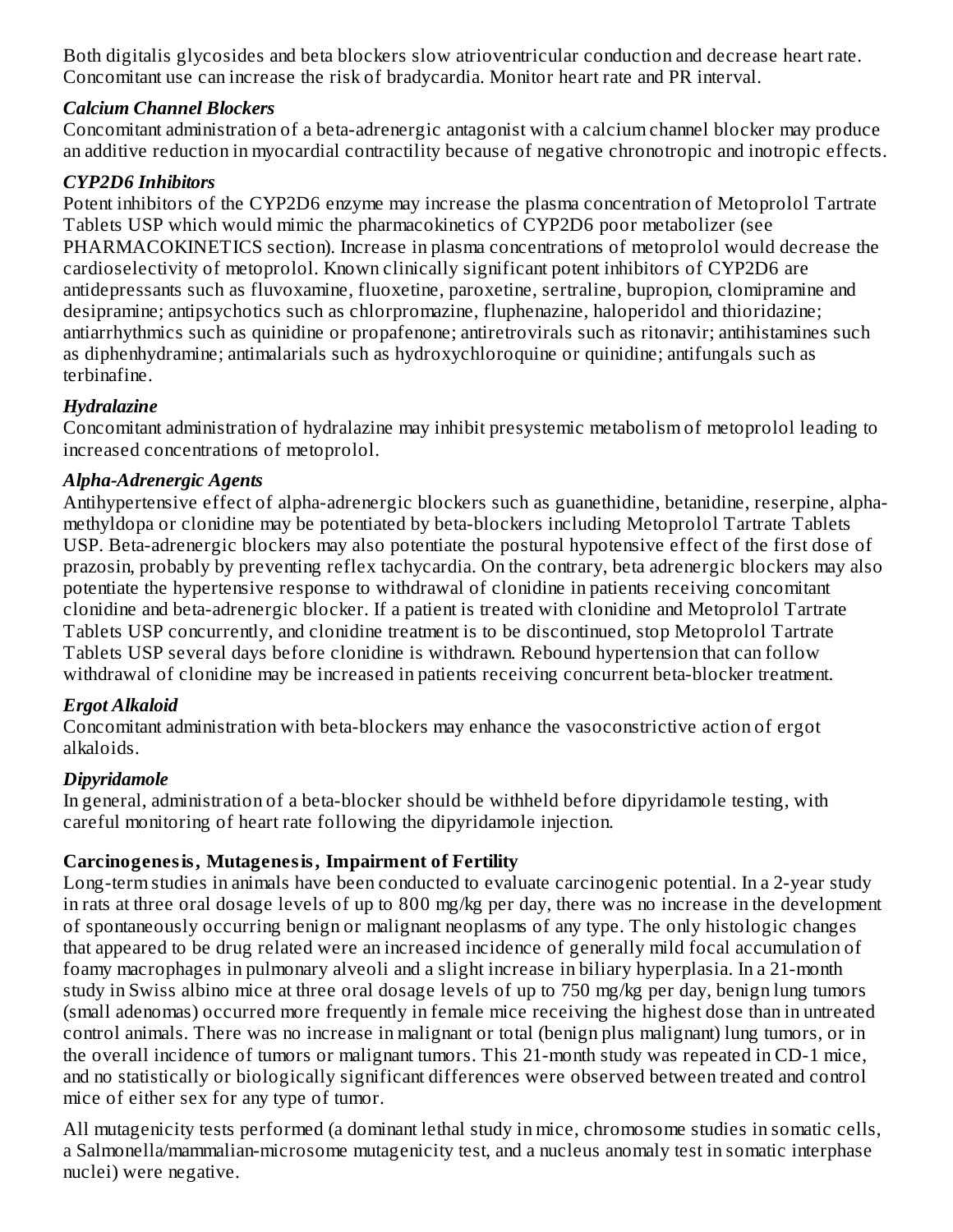Reproduction toxicity studies in mice, rats and rabbits did not indicate teratogenic potential for metoprolol tartrate. Embryotoxicity and/or fetotoxicity in rats and rabbits were noted starting at doses of 50 mg/kg in rats and 25 mg/kg in rabbits, as demonstrated by increases in preimplantation loss, decreases in the number of viable fetuses per dose, and/or decreases in neonatal survival. High doses were associated with some maternal toxicity, and growth delay of the offspring in utero, which was reflected in minimally lower weights at birth. The oral NOAELs for embryo-fetal development in mice, rats and rabbits were considered to be 25, 200, and 12.5 mg/kg. This corresponds to dose levels that are approximately 0.3 times, 4 times, and 0.5 times, respectively, when based on surface area, the maximum human oral dose (8 mg/kg/day) of metoprolol tartrate. Metoprolol tartrate has been associated with reversible adverse effects on spermatogenesis starting at oral dose levels of 3.5 mg/kg in rats (a dose that is only 0.1 times the human dose, when based on surface area), although other studies have shown no effect of metoprolol tartrate on reproductive performance in male rats.

# **Pregnancy Category C**

Upon confirming the diagnosis of pregnancy, women should immediately inform the doctor.

Metoprolol Tartrate Tablets USP has been shown to increase postimplantation loss and decrease neonatal survival in rats at doses up to 11 times the maximum daily human dose of 450 mg, when based on surface area. Distribution studies in mice confirm exposure of the fetus when Metoprolol Tartrate Tablets USP is administered to the pregnant animal. These limited animal studies do not indicate direct or indirect harmful effects with respect to teratogenicity (see CARCINOGENESIS, MUTAGENESIS, IMPAIRMENT OF FERTILITY).

There are no adequate and well-controlled studies in pregnant women. The amount of data on the use of metoprolol in pregnant women is limited. The risk to the fetus/ mother is unknown. Because animal reproduction studies are not always predictive of human response, this drug should be used during pregnancy only if clearly needed.

## **Nursing Mothers**

Metoprolol Tartrate Tablets USP is excreted in breast milk in a very small quantity. An infant consuming 1 liter of breast milk daily would receive a dose of less than 1 mg of the drug.

## **Fertility**

The effects of Metoprolol Tartrate Tablets USP on the fertility of human have not been studied.

Metoprolol Tartrate Tablets USP showed effects on spermatogenesis in male rats at a therapeutic dose level, but had no effect on rates of conception at higher doses in animal fertility studies (see CARCINOGENESIS, MUTAGENESIS, IMPAIRMENT OF FERTILITY).

## **Pediatric Us e**

Safety and effectiveness in pediatric patients have not been established.

## **Geriatric Us e**

Clinical trials of Metoprolol Tartrate Tablets USP in hypertension did not include sufficient numbers of elderly patients to determine whether patients over 65 years of age differ from younger subjects in their response to Metoprolol Tartrate Tablets USP. Other reported clinical experience in elderly hypertensive patients has not identified any difference in response from younger patients.

In worldwide clinical trials of Metoprolol Tartrate Tablets USP in myocardial infarction, where approximately 478 patients were over 65 years of age (0 over 75 years of age), no age-related differences in safety and effectiveness were found. Other reported clinical experience in myocardial infarction has not identified differences in response between the elderly and younger patients. However, greater sensitivity of some elderly individuals taking Metoprolol Tartrate Tablets USP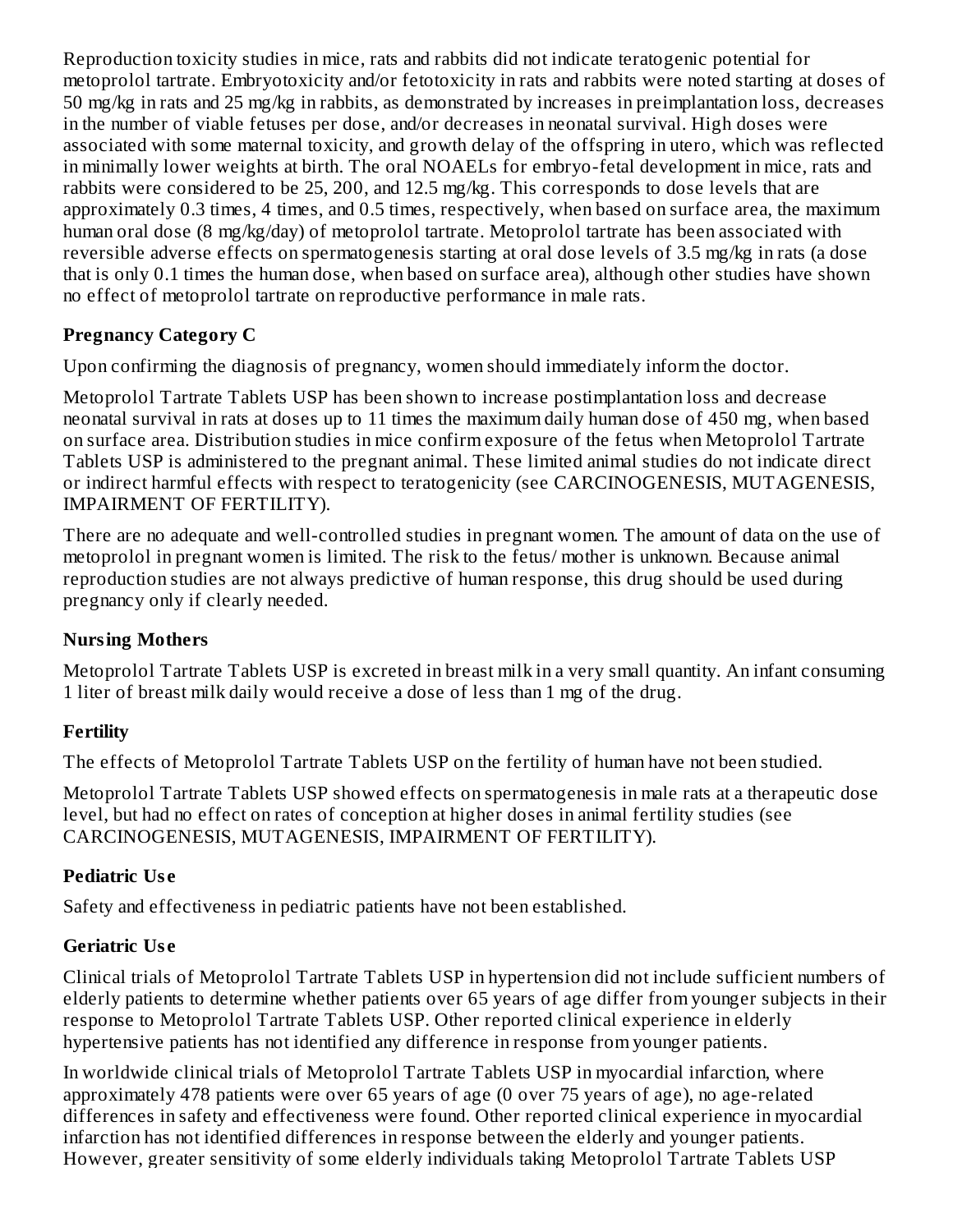cannot be categorically ruled out. Therefore, in general, it is recommended that dosing proceed with caution in this population.

## **ADVERSE REACTIONS**

### **Hypertension and Angina**

Most adverse effects have been mild and transient.

#### *Central Nervous System*

Tiredness and dizziness have occurred in about 10 of 100 patients. Depression has been reported in about 5 of 100 patients. Mental confusion and short-term memory loss have been reported. Headache, nightmares, and insomnia have also been reported.

### *Cardiovascular*

Shortness of breath and bradycardia have occurred in approximately 3 of 100 patients. Cold extremities; arterial insufficiency, usually of the Raynaud type; palpitations; congestive heart failure; peripheral edema; and hypotension have been reported in about 1 of 100 patients. Gangrene in patients with preexisting severe peripheral circulatory disorders has also been reported very rarely (see CONTRAINDICATIONS, WARNINGS, and PRECAUTIONS).

#### *Respiratory*

Wheezing (bronchospasm) and dyspnea have been reported in about 1 of 100 patients (see WARNINGS). Rhinitis has also been reported.

#### *Gastrointestinal*

Diarrhea has occurred in about 5 of 100 patients. Nausea, dry mouth, gastric pain, constipation, flatulence, and heartburn have been reported in about 1 of 100 patients. Vomiting was a common occurrence. Post-marketing experience reveals very rare reports of hepatitis, jaundice and nonspecific hepatic dysfunction. Isolated cases of transaminase, alkaline phosphatase, and lactic dehydrogenase elevations have also been reported.

### *Hypersensitive Reactions*

Pruritus or rash have occurred in about 5 of 100 patients. Very rarely, photosensitivity and worsening of psoriasis has been reported.

### *Miscellaneous*

Peyronie's disease has been reported in fewer than 1 of 100,000 patients. Musculoskeletal pain, blurred vision, and tinnitus have also been reported.

There have been rare reports of reversible alopecia, agranulocytosis, and dry eyes. Discontinuation of the drug should be considered if any such reaction is not otherwise explicable. There have been very rare reports of weight gain, arthritis, and retroperitoneal fibrosis (relationship to Metoprolol Tartrate Tablets USP has not been definitely established).

The oculomucocutaneous syndrome associated with the beta-blocker practolol has not been reported with Metoprolol Tartrate Tablets USP.

### **Myocardial Infarction**

### *Central Nervous System*

Tiredness has been reported in about 1 of 100 patients. Vertigo, sleep disturbances, hallucinations, headache, dizziness, visual disturbances, confusion, and reduced libido have also been reported, but a drug relationship is not clear.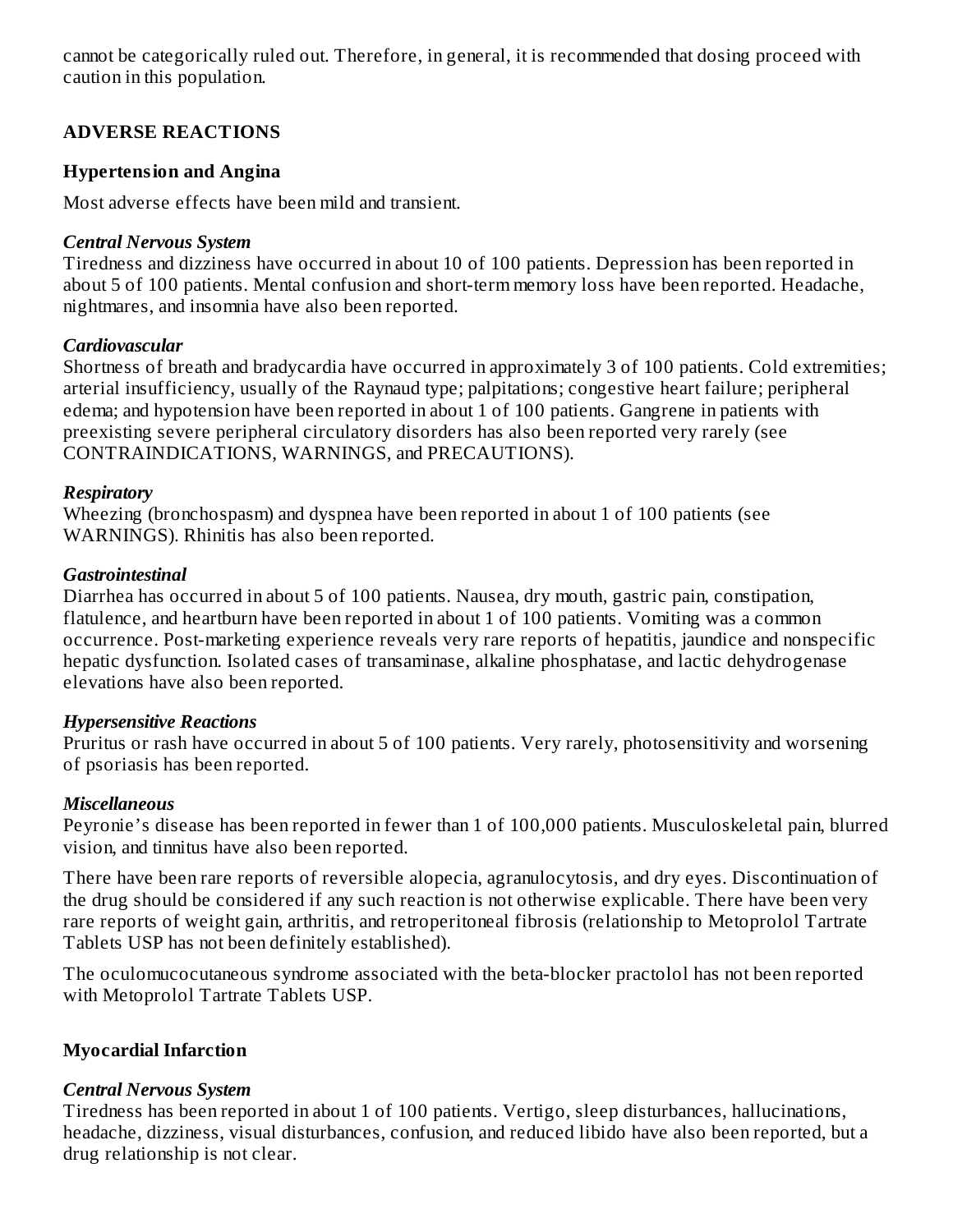#### *Cardiovascular*

In the randomized comparison of Metoprolol Tartrate Tablets USP and placebo described in the CLINICAL PHARMACOLOGY section, the following adverse reactions were reported:

|                                                         | Metoprolol Tartrate Tablets, USP Placebo |       |
|---------------------------------------------------------|------------------------------------------|-------|
| Hypotension (systolic BP of less than 90 mmHg)          | 27.4%                                    | 23.2% |
| Bradycardia (heart rate of less than 40 beats/min)      | 15.9%                                    | 6.7%  |
| Second- or third-degree heart block                     | 4.7%                                     | 4.7%  |
| First-degree heart block (P-R of no less than 0.26 sec) | 5.3%                                     | 1.9%  |
| Heart failure                                           | 27.5%                                    | 29.6% |

#### *Respiratory*

Dyspnea of pulmonary origin has been reported in fewer than 1 of 100 patients

#### *Gastrointestinal*

Nausea and abdominal pain have been reported in fewer than 1 of 100 patients.

#### *Dermatologic*

Rash and worsened psoriasis have been reported, but a drug relationship is not clear.

### *Miscellaneous*

Unstable diabetes and claudication have been reported, but a drug relationship is not clear.

### **Potential Advers e Reactions**

A variety of adverse reactions not listed above have been reported with other beta-adrenergic blocking agents and should be considered potential adverse reactions to Metoprolol Tartrate Tablets USP.

### *Central Nervous System*

Reversible mental depression progressing to catatonia; an acute reversible syndrome characterized by disorientation for time and place, short-term memory loss, emo- tional lability, slightly clouded sensorium, and decreased performance on neuropsy- chometrics.

### *Cardiovascular*

Intensification of AV block (see CONTRAINDICATIONS).

### *Hematologic*

Agranulocytosis, nonthrombocytopenic purpura and thrombocytopenic purpura.

### *Hypersensitive Reactions*

Fever combined with aching and sore throat, laryngospasm and respiratory distress.

### **Post-Marketing Experience**

The following adverse reactions have been reported during post-approval use of Metoprolol Tartrate Tablets USP: confusional state, an increase in blood triglycerides and a decrease in High Density Lipoprotein (HDL). Because these reports are from a population of uncertain size and are subject to confounding factors, it is not possible to reliably estimate their frequency.

## **OVERDOSAGE**

## **Acute Toxicity**

Several cases of overdosage have been reported, some leading to death.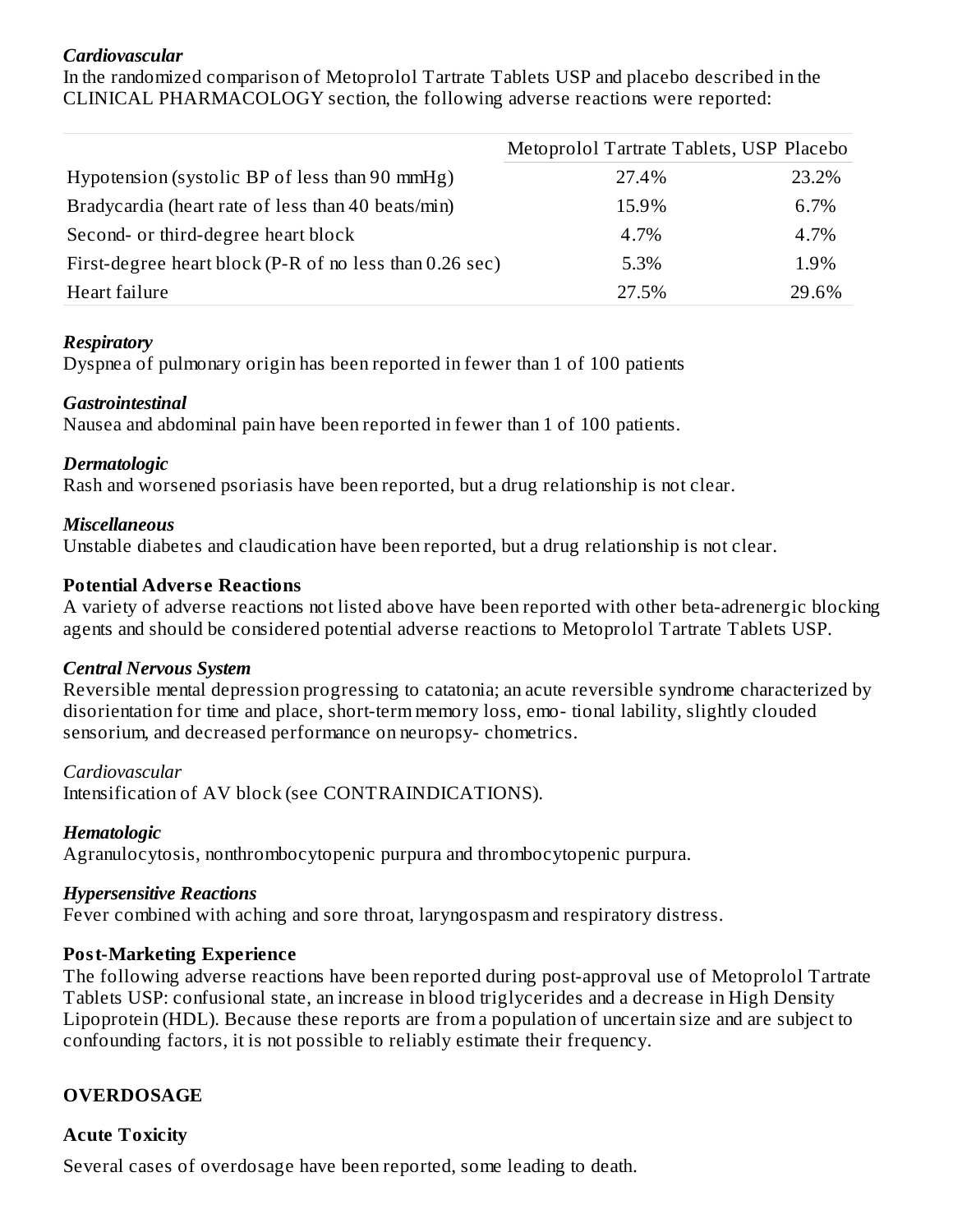Oral  $LD_{50}$ 's (mg/kg): mice, 1,158 to 2,460; rats, 3,090 to 4,670.

### **Signs and Symptoms**

Potential signs and symptoms associated with overdosage with Metoprolol Tartrate Tablets USP are bradycardia, hypotension, bronchospasm, myocardial infarction, cardiac failure and death.

### **Management**

There is no specific antidote.

In general, patients with acute or recent myocardial infarction may be more hemodynamically unstable than other patients and should be treated accordingly (see WARNINGS, MYOCARDIAL INFARCTION).

On the basis of the pharmacologic actions of Metoprolol Tartrate Tablets USP, the following general measures should be employed:

### *Elimination of the Drug*

Gastric lavage should be performed.

Other clinical manifestations of overdose should be managed symptomatically based on modern methods of intensive care.

## *Hypotension*

Administer a vasopressor, e.g., levarterenol or dopamine.

## *Bronchospasm*

Administer a beta $_2$ -stimulating agent and/or a theophylline derivative.

## *Cardiac Failure*

Administer digitalis glycoside and diuretic. In shock resulting from inadequate cardiac contractility, consider administration of dobutamine, isoproterenol or glucagon.

# **DOSAGE AND ADMINISTRATION**

### **Hypertension**

Individualize the dosage of Metoprolol Tartrate Tablets USP. Metoprolol Tartrate Tablets USP should be taken with or immediately following meals.

The usual initial dosage of Metoprolol Tartrate Tablets USP is 100 mg daily in single or divided doses, whether used alone or added to a diuretic. Increase the dosage at weekly (or longer) intervals until optimum blood pressure reduction is achieved. In general, the maximum effect of any given dosage level will be apparent after one week of therapy. The effective dosage range of Metoprolol Tartrate Tablets USP is 100 mg to 450 mg per day. Dosages above 450 mg per day have not been studied. While once-daily dosing is effective and can maintain a reduction in blood pressure throughout the day, lower doses (especially 100 mg) may not maintain a full effect at the end of the 24-hour period, and larger or more frequent daily doses may be required. This can be evaluated by measuring blood pressure near the end of the dosing interval to determine whether satisfactory control is being maintained throughout the day. Beta $_1$  selectivity diminishes as the dose of Metoprolol Tartrate Tablets USP is increased.

# **Angina Pectoris**

The dosage of Metoprolol Tartrate Tablets USP should be individualized. Metoprolol Tartrate Tablets USP should be taken with or immediately following meals.

The usual initial dosage of Metoprolol Tartrate Tablets USP is 100 mg daily, given in two divided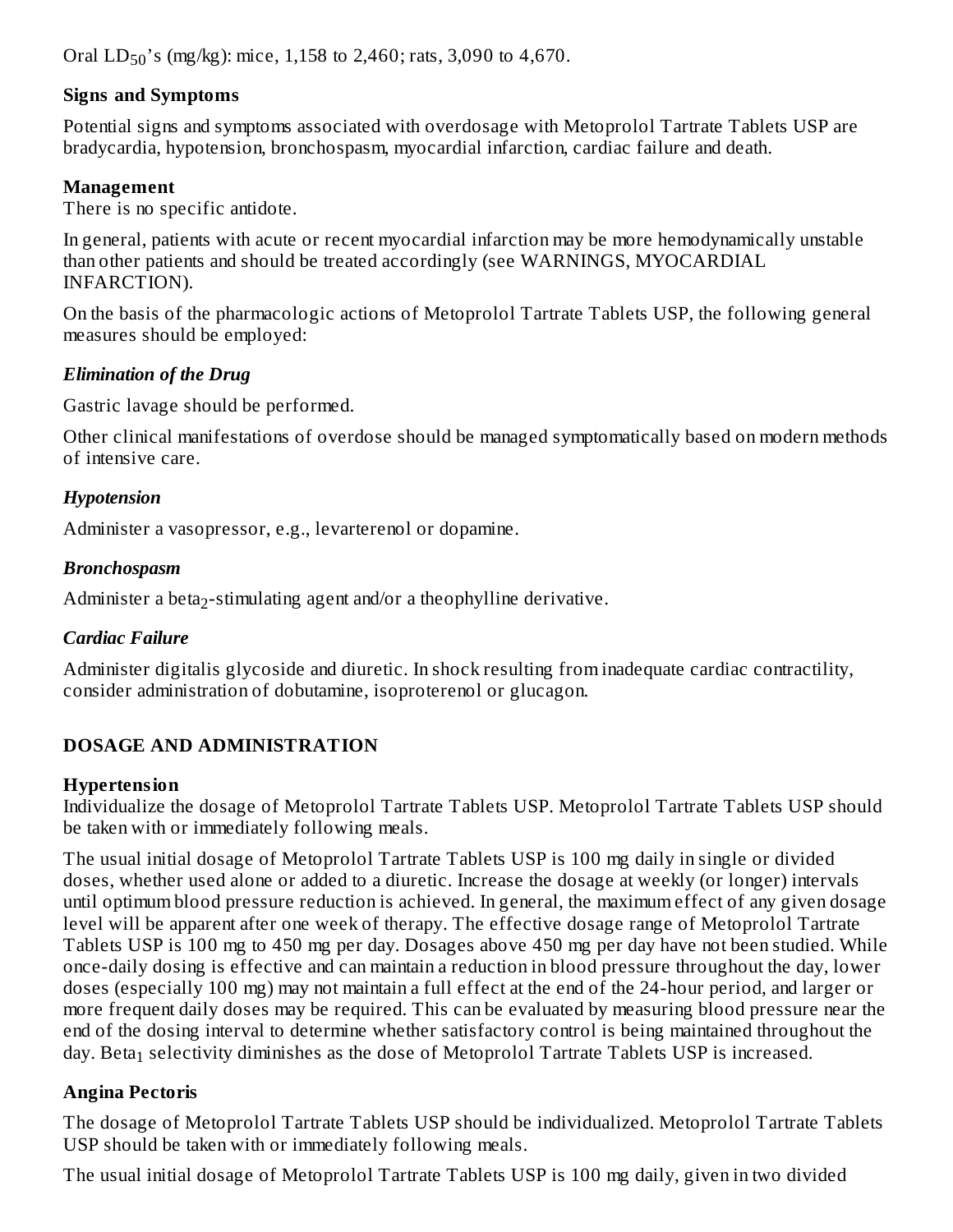doses. Gradually increase the dosage at weekly intervals until optimum clinical response has been obtained or there is pronounced slowing of the heart rate. The effective dosage range of Metoprolol Tartrate Tablets USP is 100 mg to 400 mg per day. Dosages above 400 mg per day have not been studied. If treatment is to be discontinued, gradually decrease the dosage over a period of 1 to 2 weeks (see WARNINGS).

#### **Myocardial Infarction**

#### *Early Treatment*

During the early phase of definite or suspected acute myocardial infarction, initiate treatment with Metoprolol Tartrate Tablets USP as soon as possible after the patient's arrival in the hospital. Such treatment should be initiated in a coronary care or similar unit immediately after the patient's hemodynamic condition has stabilized.

Begin treatment in this early phase with the intravenous administration of three bolus injections of 5 mg of Metoprolol Tartrate Tablets USP each; give the injections at approximately 2-minute intervals. During the intravenous administration of Metoprolol Tartrate Tablets USP, monitor blood pressure, heart rate, and electrocardiogram.

In patients who tolerate the full intravenous dose (15 mg), initiate Metoprolol Tartrate Tablets USP, 50 mg every 6 hours, 15 minutes after the last intravenous dose and continue for 48 hours. Thereafter, the maintenance dosage is 100 mg twice daily (see LATE TREATMENT below).

Start patients who appear not to tolerate the full intravenous dose on Metoprolol Tartrate Tablets USP either 25 mg or 50 mg every 6 hours (depending on the degree of intolerance) 15 minutes after the last intravenous dose or as soon as their clinical condition allows. In patients with severe intolerance, discontinue Metoprolol Tartrate Tablets USP (see WARNINGS).

#### *Late Treatment*

Start patients with contraindications to treatment during the early phase of suspected or definite myocardial infarction, patients who appear not to tolerate the full early treatment, and patients in whom the physician wishes to delay therapy for any other reason on Metoprolol Tartrate Tablets USP, 100 mg twice daily, as soon as their clinical condition allows. Continue therapy for at least 3 months. Although the efficacy of Metoprolol Tartrate Tablets USP beyond 3 months has not been conclusively established, data from studies with other beta-blockers suggest that treatment should be continued for 1 to 3 years.

### **Special Populations**

### *Pediatric Patients*

No pediatric studies have been performed. The safety and efficacy of Metoprolol Tartrate Tablets USP in pediatric patients have not been established.

### *Renal Impairment*

No dose adjustment of Metoprolol Tartrate Tablets USP is required in patients with renal impairment.

### *Hepatic Impairment*

Metoprolol Tartrate Tablets USP blood levels are likely to increase substantially in patients with hepatic impairment. Therefore, Metoprolol Tartrate Tablets USP should be initiated at low doses with cautious gradual dose titration according to clinical response.

### *Geriatric Patients (greater than 65 Years)*

In general, use a low initial starting dose in elderly patients given their greater frequency of decreased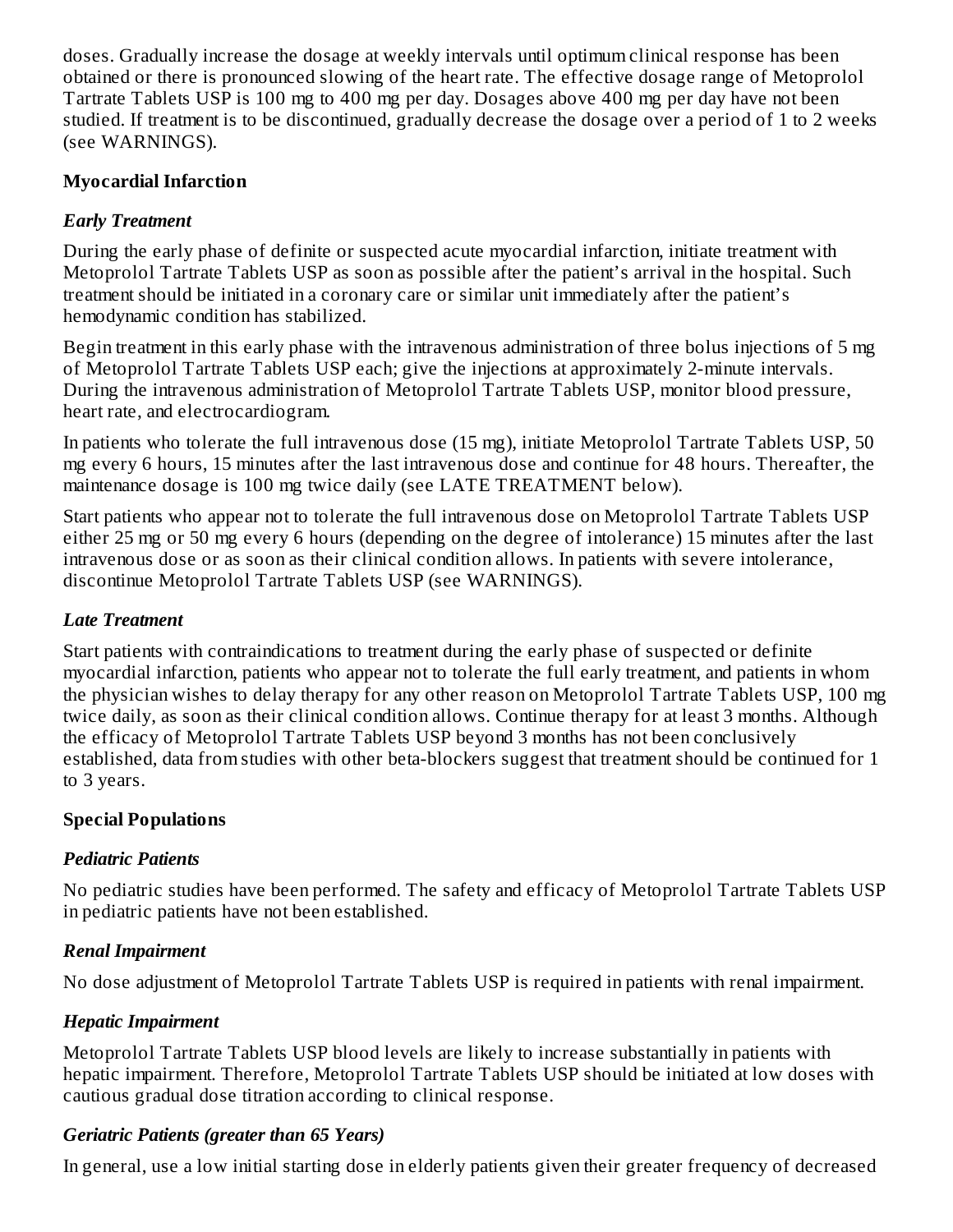hepatic, renal or cardiac function, and of concomitant disease or other drug therapy.

### **Method of Administration**

For oral treatment, the tablets should be swallowed unchewed with a glass of water. Metoprolol Tartrate Tablets USP should always be taken in standardized relation with meals. If the physician asks the patient to take Metoprolol Tartrate Tablets USP either before breakfast or with breakfast, then the patient should continue taking Metoprolol Tartrate Tablets USP with the same schedule during the course of therapy.

## **HOW SUPPLIED**

Metoprolol Tartrate Tablets, USP are available containing 25 mg, 50 mg or 100 mg of metoprolol tartrate USP.

The 25 mg tablets are white film-coated, round, scored tablets debossed with **Y** over **25** on one side of the tablet and scored on the other side. They are available as follows:

NDC 69445-004-04 bottles of 100 tablets

NDC 69445-004-03 bottles of 500 tablets

The 50 mg tablets are pink film-coated, round, scored tablets debossed with **Y** over **50** on one side of the tablet and scored on the other side. They are available as follows:

NDC 69445-005-04 bottles of 100 tablets

NDC 69445-005-05 bottles of 1,000 tablets

The 100 mg tablets are light blue film-coated, round, scored tablets debossed with **Y** over **100** on one side of the tablet and scored on the other side. They are available as follows:

NDC 69445-006-04 bottles of 100 tablets

NDC 69445-006-05 bottles of 1,000 tablets

Store at 20° to 25°C (68° to 77°F), excursions permitted to 15- 30°C (59- 86°F). [See USP Controlled Room Temperature.]

Protect from moisture and heat.

Dispense in a tight, light-resistant container as defined in the USP using a child-resistant closure.

### **To report SUSPECTED ADVERSE REACTIONS, contact FDA at 1-800-FDA-1088 or www.fda.gov/medwatch.**

Manufactured by: Yabao Pharmaceutical Co., Ltd. Beijing 101111, China

For: YoungTech Pharmaceuticals, Inc. Cranbury, NJ 08512, USA

Rev: Nov 2019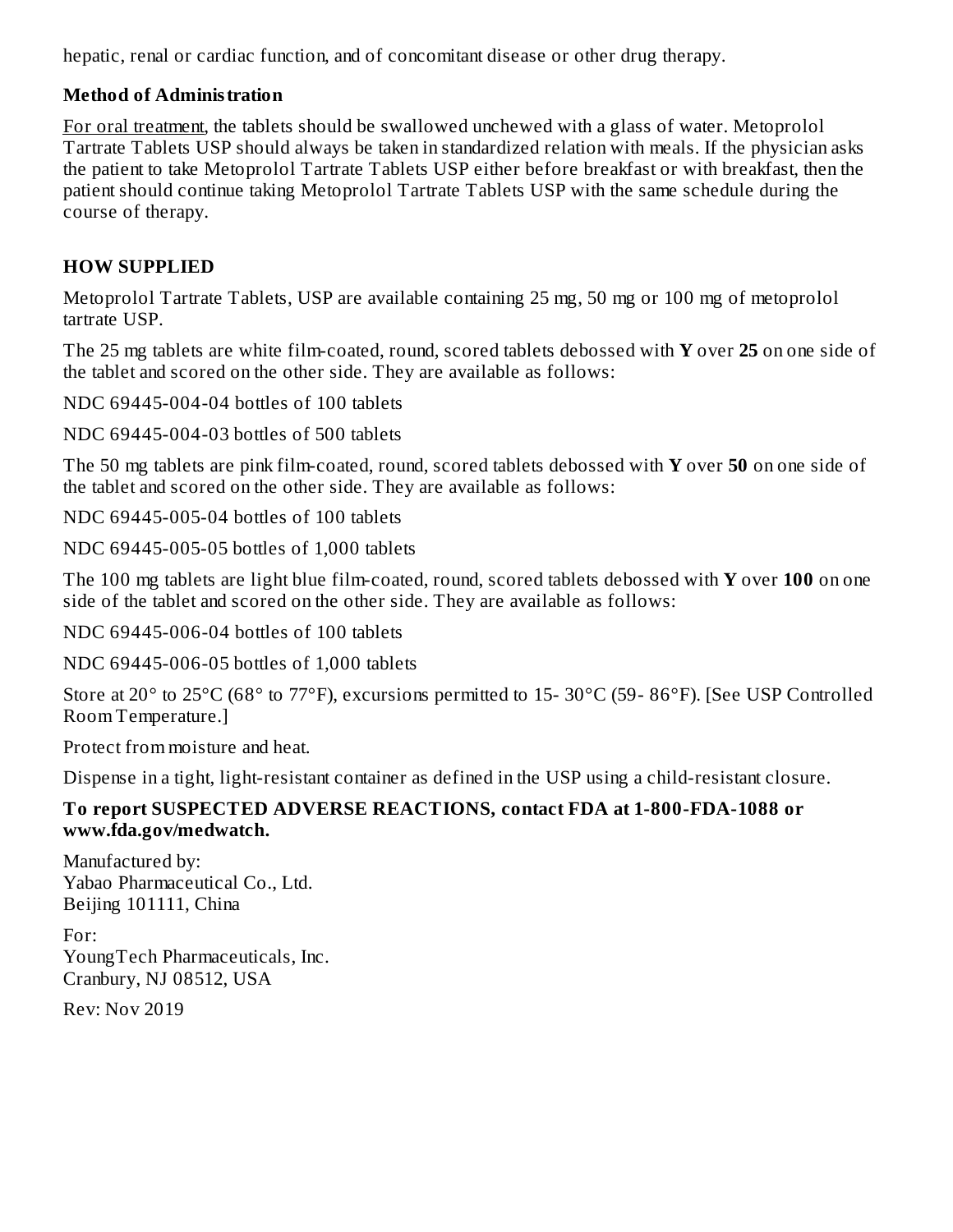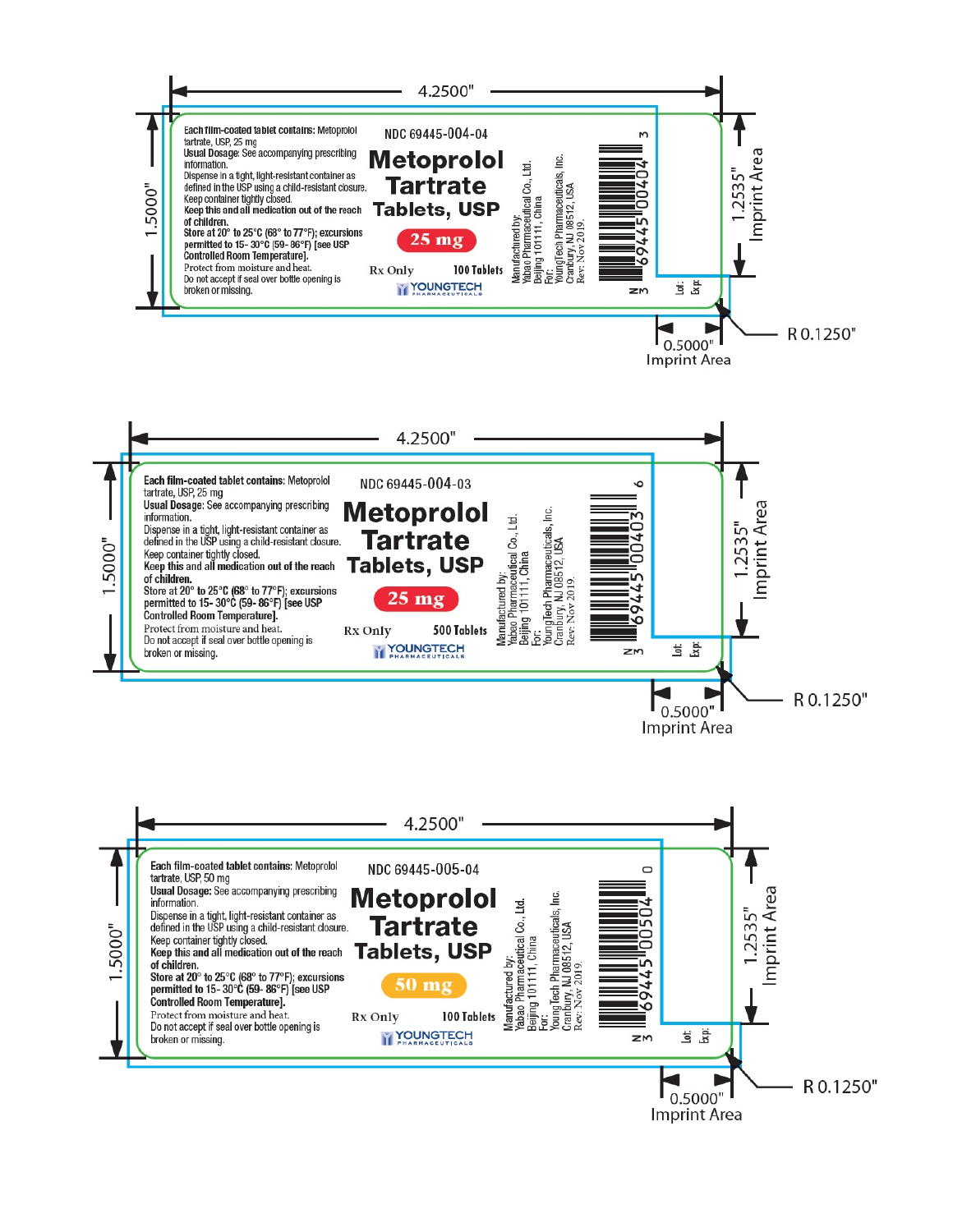

| <b>METOPROLOL TARTRATE</b>         |                         |                    |               |  |  |
|------------------------------------|-------------------------|--------------------|---------------|--|--|
| metoprolol tartrate tablet, coated |                         |                    |               |  |  |
|                                    |                         |                    |               |  |  |
| <b>Product Information</b>         |                         |                    |               |  |  |
| Product Type                       | HUMAN PRESCRIPTION DRUG | Item Code (Source) | NDC:69445-004 |  |  |
| <b>Route of Administration</b>     | ORAL                    |                    |               |  |  |
|                                    |                         |                    |               |  |  |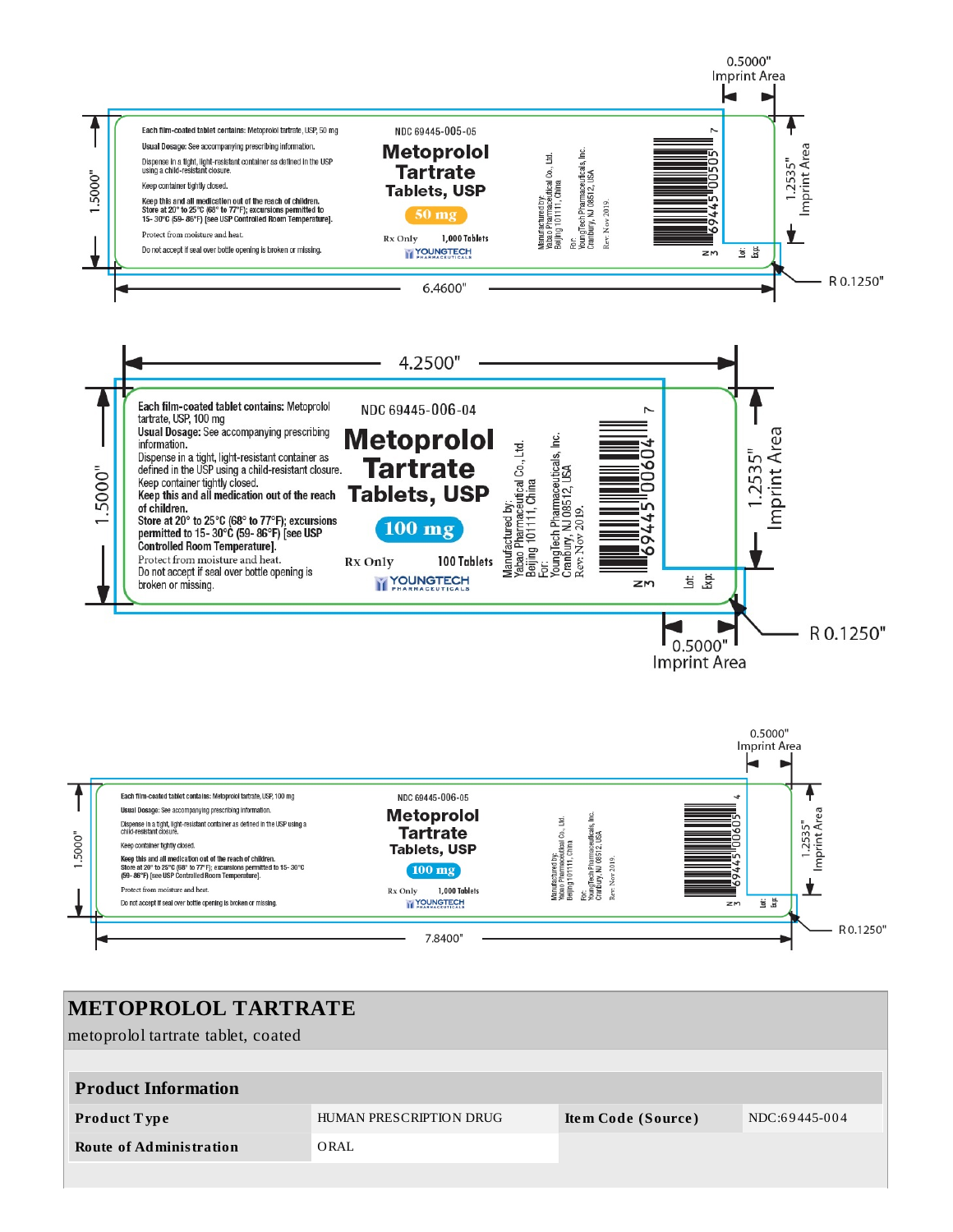| <b>Ingredient Name</b><br><b>Basis of Strength</b>                                           |  |                                                        |              |                                         |                           | Strength          |  |  |
|----------------------------------------------------------------------------------------------|--|--------------------------------------------------------|--------------|-----------------------------------------|---------------------------|-------------------|--|--|
| METOPROLOL TARTRATE (UNII: W5S57Y3A5L) (METOPROLOL - UNII:GEB06NHM23)<br>METOPROLOL TARTRATE |  |                                                        |              |                                         |                           | $ 25 \text{ mg} $ |  |  |
|                                                                                              |  |                                                        |              |                                         |                           |                   |  |  |
| <b>Inactive Ingredients</b>                                                                  |  |                                                        |              |                                         |                           |                   |  |  |
|                                                                                              |  | <b>Ingredient Name</b>                                 |              |                                         |                           | Strength          |  |  |
|                                                                                              |  | ANHYDROUS LACTOSE (UNII: 3SY5LH9 PMK)                  |              |                                         |                           |                   |  |  |
|                                                                                              |  | <b>SILICON DIO XIDE (UNII: ETJ7Z6 XBU4)</b>            |              |                                         |                           |                   |  |  |
|                                                                                              |  | CROSCARMELLOSE SODIUM (UNII: M28OL1HH48)               |              |                                         |                           |                   |  |  |
|                                                                                              |  | MAGNESIUM STEARATE (UNII: 70097M6I30)                  |              |                                         |                           |                   |  |  |
|                                                                                              |  | CELLULOSE, MICRO CRYSTALLINE (UNII: OP1R32D61U)        |              |                                         |                           |                   |  |  |
|                                                                                              |  | POLYETHYLENE GLYCOL, UNSPECIFIED (UNII: 3WJQ0SDW1A)    |              |                                         |                           |                   |  |  |
|                                                                                              |  | POLYVINYL ALCOHOL (UNII: 532B59J990)                   |              |                                         |                           |                   |  |  |
| STARCH, CORN (UNII: O8232NY3SJ)                                                              |  |                                                        |              |                                         |                           |                   |  |  |
|                                                                                              |  | SODIUM STARCH GLYCOLATE TYPE A CORN (UNII: AG9B65PV6B) |              |                                         |                           |                   |  |  |
|                                                                                              |  | TALC (UNII: 7SEV7J4R1U)                                |              |                                         |                           |                   |  |  |
| TITANIUM DIO XIDE (UNII: 15FIX9 V2JP)                                                        |  |                                                        |              |                                         |                           |                   |  |  |
|                                                                                              |  |                                                        |              |                                         |                           |                   |  |  |
|                                                                                              |  | WHITE (WHITE)                                          | <b>Score</b> |                                         | 2 pieces                  |                   |  |  |
| <b>Product Characteristics</b><br>Color<br><b>Shape</b>                                      |  | ROUND (ROUND, DEBOSSED)                                | <b>Size</b>  |                                         | 6 <sub>mm</sub>           |                   |  |  |
| Flavor                                                                                       |  |                                                        |              | <b>Imprint Code</b>                     | Y;25                      |                   |  |  |
| <b>Contains</b>                                                                              |  |                                                        |              |                                         |                           |                   |  |  |
|                                                                                              |  |                                                        |              |                                         |                           |                   |  |  |
|                                                                                              |  |                                                        |              |                                         |                           |                   |  |  |
|                                                                                              |  |                                                        |              |                                         |                           |                   |  |  |
| <b>Item Code</b>                                                                             |  | <b>Package Description</b>                             |              | Marketing Start Date Marketing End Date |                           |                   |  |  |
|                                                                                              |  | 100 in 1 BOTTLE; Type 0: Not a Combination Product     | 08/01/2020   |                                         |                           |                   |  |  |
|                                                                                              |  | 500 in 1 BOTTLE; Type 0: Not a Combination Product     | 08/01/2020   |                                         |                           |                   |  |  |
| Packaging<br>#<br>1   NDC:69445-004-04<br>2 NDC:69445-004-03                                 |  |                                                        |              |                                         |                           |                   |  |  |
|                                                                                              |  |                                                        |              |                                         |                           |                   |  |  |
|                                                                                              |  |                                                        |              |                                         |                           |                   |  |  |
| <b>Marketing Information</b><br><b>Marketing Category</b>                                    |  | <b>Application Number or Monograph Citation</b>        |              | <b>Marketing Start Date</b>             | <b>Marketing End Date</b> |                   |  |  |
| <b>ANDA</b>                                                                                  |  | ANDA208955                                             | 08/01/2020   |                                         |                           |                   |  |  |

metoprolol tartrate tablet, coated

| <b>Product Information</b>     |                         |                    |               |
|--------------------------------|-------------------------|--------------------|---------------|
| Product Type                   | HUMAN PRESCRIPTION DRUG | Item Code (Source) | NDC:69445-005 |
| <b>Route of Administration</b> | ORAL                    |                    |               |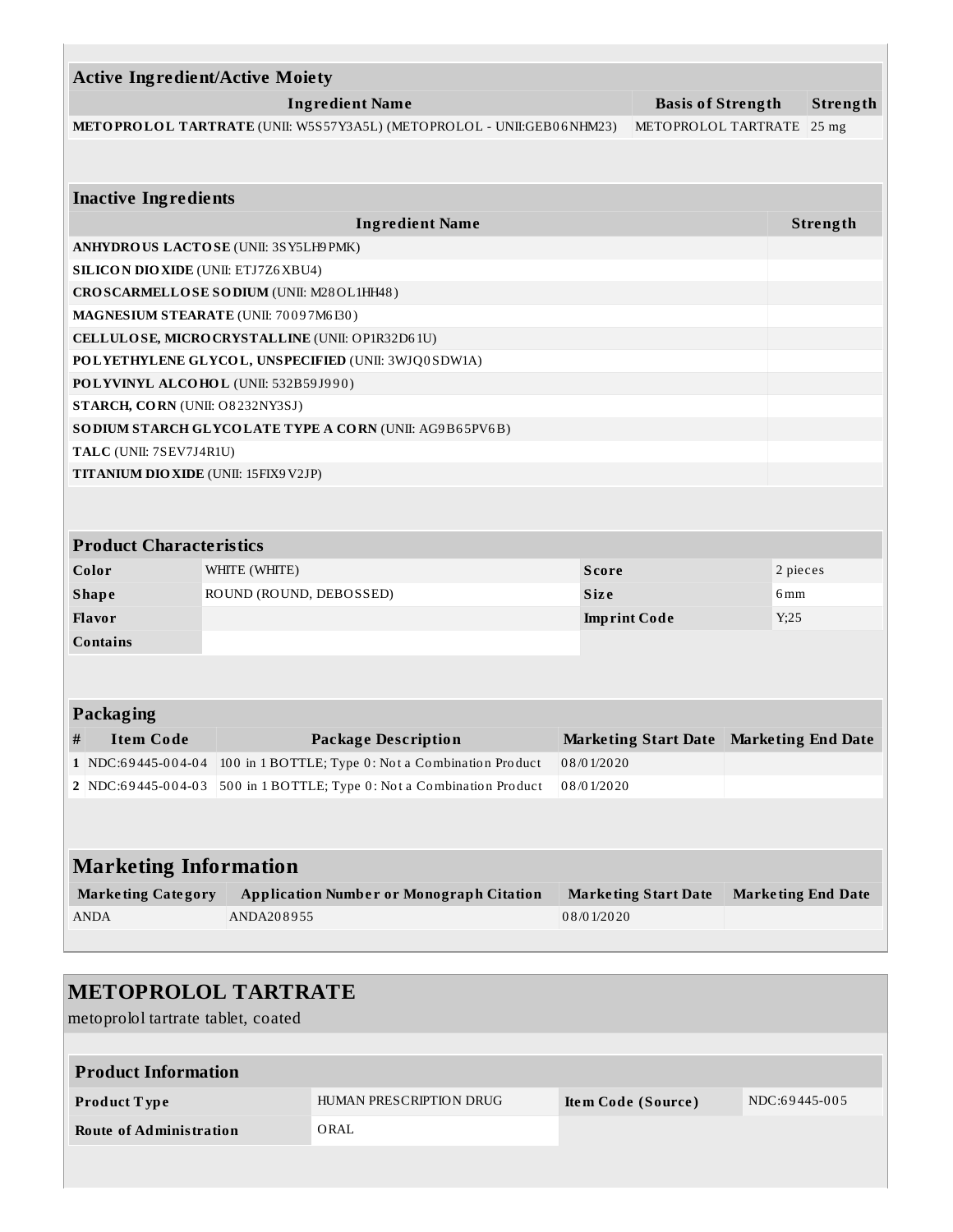| <b>Active Ingredient/Active Moiety</b>                                                       |                                                                        |              |                                           |                           |                     |  |
|----------------------------------------------------------------------------------------------|------------------------------------------------------------------------|--------------|-------------------------------------------|---------------------------|---------------------|--|
| <b>Ingredient Name</b><br><b>Basis of Strength</b>                                           |                                                                        |              |                                           |                           |                     |  |
| METOPROLOL TARTRATE (UNII: W5S57Y3A5L) (METOPROLOL - UNII:GEB06NHM23)<br>METOPROLOL TARTRATE |                                                                        |              |                                           |                           | Strength<br>$50$ mg |  |
|                                                                                              |                                                                        |              |                                           |                           |                     |  |
| <b>Inactive Ingredients</b>                                                                  |                                                                        |              |                                           |                           |                     |  |
|                                                                                              |                                                                        |              |                                           |                           |                     |  |
|                                                                                              | <b>Ingredient Name</b>                                                 |              |                                           |                           | Strength            |  |
|                                                                                              | ANHYDROUS LACTOSE (UNII: 3SY5LH9PMK)                                   |              |                                           |                           |                     |  |
| <b>SILICON DIO XIDE (UNII: ETJ7Z6 XBU4)</b>                                                  |                                                                        |              |                                           |                           |                     |  |
|                                                                                              | CROSCARMELLOSE SODIUM (UNII: M28OL1HH48)                               |              |                                           |                           |                     |  |
|                                                                                              | MAGNESIUM STEARATE (UNII: 70097M6I30)                                  |              |                                           |                           |                     |  |
|                                                                                              | CELLULOSE, MICRO CRYSTALLINE (UNII: OP1R32D61U)                        |              |                                           |                           |                     |  |
|                                                                                              | POLYETHYLENE GLYCOL, UNSPECIFIED (UNII: 3WJQ0SDW1A)                    |              |                                           |                           |                     |  |
|                                                                                              | POLYVINYL ALCOHOL (UNII: 532B59J990)                                   |              |                                           |                           |                     |  |
| STARCH, CORN (UNII: O8232NY3SJ)                                                              |                                                                        |              |                                           |                           |                     |  |
|                                                                                              | <b>SODIUM STARCH GLYCOLATE TYPE A CORN (UNII: AG9B65PV6B)</b>          |              |                                           |                           |                     |  |
| TALC (UNII: 7SEV7J4R1U)                                                                      |                                                                        |              |                                           |                           |                     |  |
| <b>TITANIUM DIO XIDE (UNII: 15FIX9 V2JP)</b>                                                 |                                                                        |              |                                           |                           |                     |  |
| FD&C RED NO. 40 (UNII: WZB9127XOA)                                                           |                                                                        |              |                                           |                           |                     |  |
|                                                                                              |                                                                        |              |                                           |                           |                     |  |
| <b>Product Characteristics</b>                                                               |                                                                        |              |                                           |                           |                     |  |
| Color                                                                                        | PINK (PINK)                                                            | <b>Score</b> |                                           | 2 pieces                  |                     |  |
| <b>Shape</b>                                                                                 | ROUND (ROUND, DEBOSSED)                                                | <b>Size</b>  |                                           | 8 <sub>mm</sub>           |                     |  |
| Flavor                                                                                       |                                                                        |              | <b>Imprint Code</b>                       | Y:50                      |                     |  |
| <b>Contains</b>                                                                              |                                                                        |              |                                           |                           |                     |  |
|                                                                                              |                                                                        |              |                                           |                           |                     |  |
|                                                                                              |                                                                        |              |                                           |                           |                     |  |
|                                                                                              |                                                                        |              |                                           |                           |                     |  |
| Packaging                                                                                    |                                                                        |              |                                           |                           |                     |  |
| <b>Item Code</b><br>#                                                                        | <b>Package Description</b>                                             |              | Marketing Start Date   Marketing End Date |                           |                     |  |
|                                                                                              | 1 NDC:69445-005-04 100 in 1 BOTTLE; Type 0: Not a Combination Product  | 08/01/2020   |                                           |                           |                     |  |
|                                                                                              | 2 NDC:69445-005-05 1000 in 1 BOTTLE; Type 0: Not a Combination Product | 08/01/2020   |                                           |                           |                     |  |
|                                                                                              |                                                                        |              |                                           |                           |                     |  |
|                                                                                              |                                                                        |              |                                           |                           |                     |  |
| <b>Marketing Information</b>                                                                 |                                                                        |              |                                           |                           |                     |  |
| <b>Marketing Category</b>                                                                    | <b>Application Number or Monograph Citation</b>                        |              | <b>Marketing Start Date</b>               | <b>Marketing End Date</b> |                     |  |
| <b>ANDA</b>                                                                                  | ANDA208955                                                             | 08/01/2020   |                                           |                           |                     |  |
|                                                                                              |                                                                        |              |                                           |                           |                     |  |
|                                                                                              |                                                                        |              |                                           |                           |                     |  |
|                                                                                              | <b>METOPROLOL TARTRATE</b>                                             |              |                                           |                           |                     |  |
|                                                                                              |                                                                        |              |                                           |                           |                     |  |
| metoprolol tartrate tablet, coated                                                           |                                                                        |              |                                           |                           |                     |  |
|                                                                                              |                                                                        |              |                                           |                           |                     |  |

| <b>Product Information</b>     |                         |                    |               |
|--------------------------------|-------------------------|--------------------|---------------|
| <b>Product Type</b>            | HUMAN PRESCRIPTION DRUG | Item Code (Source) | NDC:69445-006 |
| <b>Route of Administration</b> | ORAL                    |                    |               |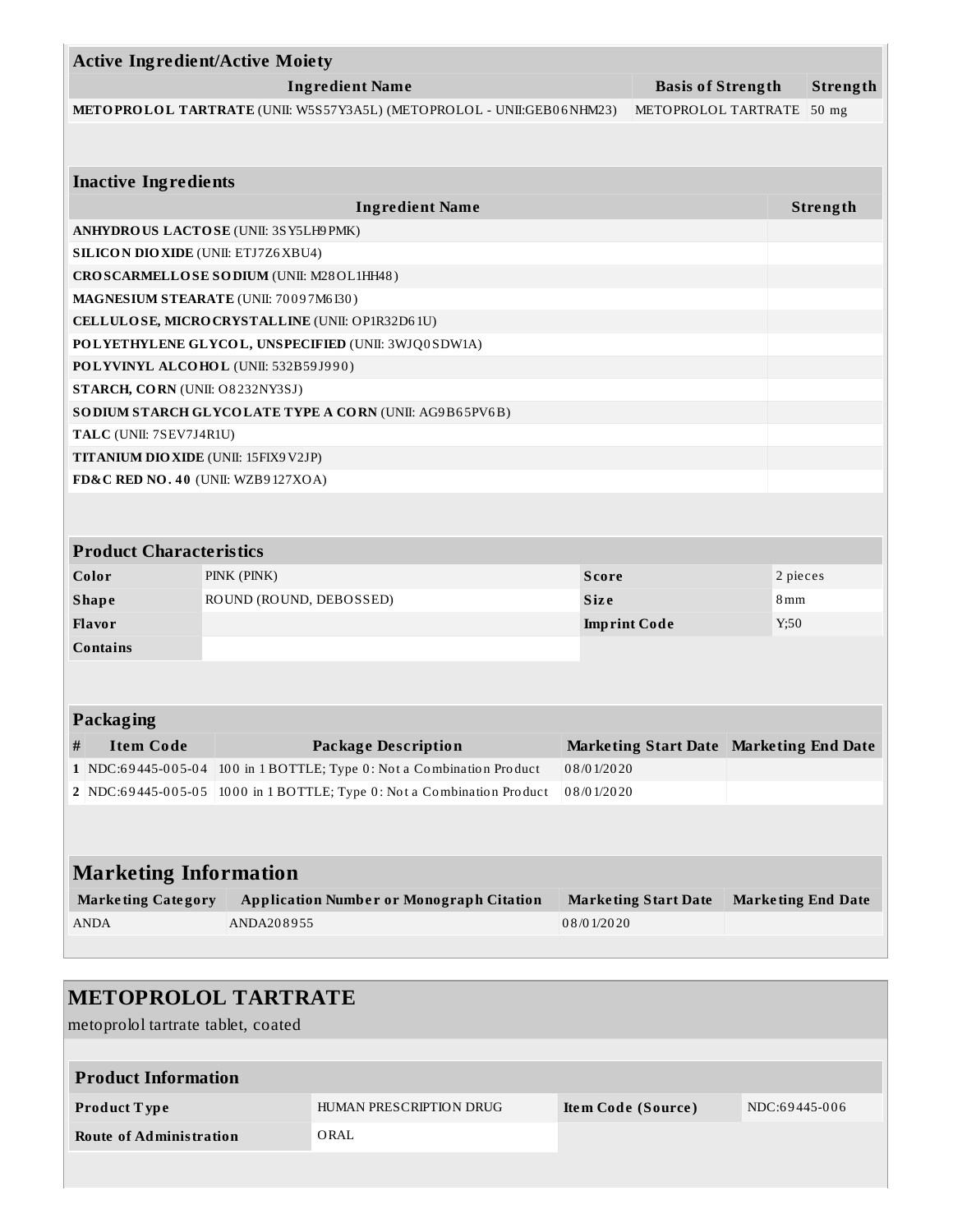|                                                    | <b>Active Ingredient/Active Moiety</b>      |                                                                        |                     |                                         |                           |          |
|----------------------------------------------------|---------------------------------------------|------------------------------------------------------------------------|---------------------|-----------------------------------------|---------------------------|----------|
| <b>Ingredient Name</b><br><b>Basis of Strength</b> |                                             |                                                                        |                     |                                         |                           | Strength |
|                                                    |                                             | METOPROLOL TARTRATE (UNII: W5S57Y3A5L) (METOPROLOL - UNII:GEB06NHM23)  |                     | METOPROLOL TARTRATE                     |                           | $100$ mg |
|                                                    |                                             |                                                                        |                     |                                         |                           |          |
|                                                    | <b>Inactive Ingredients</b>                 |                                                                        |                     |                                         |                           |          |
|                                                    |                                             | <b>Ingredient Name</b>                                                 |                     |                                         |                           | Strength |
|                                                    |                                             | ANHYDROUS LACTOSE (UNII: 3SY5LH9PMK)                                   |                     |                                         |                           |          |
|                                                    | <b>SILICON DIO XIDE (UNII: ETJ7Z6 XBU4)</b> |                                                                        |                     |                                         |                           |          |
|                                                    |                                             | CROSCARMELLOSE SODIUM (UNII: M28OL1HH48)                               |                     |                                         |                           |          |
|                                                    |                                             | MAGNESIUM STEARATE (UNII: 70097M6I30)                                  |                     |                                         |                           |          |
|                                                    |                                             | CELLULOSE, MICRO CRYSTALLINE (UNII: OP1R32D61U)                        |                     |                                         |                           |          |
|                                                    |                                             | POLYETHYLENE GLYCOL, UNSPECIFIED (UNII: 3WJQ0SDW1A)                    |                     |                                         |                           |          |
|                                                    |                                             | POLYVINYL ALCOHOL (UNII: 532B59J990)                                   |                     |                                         |                           |          |
|                                                    | STARCH, CORN (UNII: O8232NY3SJ)             |                                                                        |                     |                                         |                           |          |
|                                                    |                                             | SO DIUM STARCH GLYCOLATE TYPE A CORN (UNII: AG9B65PV6B)                |                     |                                         |                           |          |
|                                                    | TALC (UNII: 7SEV7J4R1U)                     |                                                                        |                     |                                         |                           |          |
|                                                    | TITANIUM DIO XIDE (UNII: 15FIX9 V2JP)       |                                                                        |                     |                                         |                           |          |
|                                                    | FD&C BLUE NO. 1 (UNII: H3R47K3TBD)          |                                                                        |                     |                                         |                           |          |
|                                                    | FD&C BLUE NO. 2 (UNII: L06K8R7DQK)          |                                                                        |                     |                                         |                           |          |
|                                                    | <b>Product Characteristics</b>              |                                                                        |                     |                                         |                           |          |
|                                                    | Color                                       | BLUE (BLUE)                                                            | Score               |                                         | 2 pieces                  |          |
|                                                    | <b>Shape</b>                                | ROUND (ROUND, DEBOSSED)                                                | <b>Size</b>         |                                         | $10 \,\mathrm{mm}$        |          |
|                                                    | Flavor                                      |                                                                        | <b>Imprint Code</b> |                                         | Y;100                     |          |
|                                                    | <b>Contains</b>                             |                                                                        |                     |                                         |                           |          |
|                                                    |                                             |                                                                        |                     |                                         |                           |          |
|                                                    |                                             |                                                                        |                     |                                         |                           |          |
|                                                    | Packaging                                   |                                                                        |                     |                                         |                           |          |
| #                                                  | <b>Item Code</b>                            | <b>Package Description</b>                                             |                     | Marketing Start Date Marketing End Date |                           |          |
|                                                    |                                             | 1 NDC:69445-006-04 100 in 1 BOTTLE; Type 0: Not a Combination Product  | 08/01/2020          |                                         |                           |          |
|                                                    |                                             | 2 NDC:69445-006-05 1000 in 1 BOTTLE; Type 0: Not a Combination Product | 08/01/2020          |                                         |                           |          |
|                                                    |                                             |                                                                        |                     |                                         |                           |          |
|                                                    |                                             |                                                                        |                     |                                         |                           |          |
|                                                    | <b>Marketing Information</b>                |                                                                        |                     |                                         |                           |          |
|                                                    | <b>Marketing Category</b>                   | <b>Application Number or Monograph Citation</b>                        |                     | <b>Marketing Start Date</b>             | <b>Marketing End Date</b> |          |
|                                                    | <b>ANDA</b>                                 | ANDA208955                                                             | 08/01/2020          |                                         |                           |          |
|                                                    |                                             |                                                                        |                     |                                         |                           |          |
|                                                    |                                             |                                                                        |                     |                                         |                           |          |

**Labeler -** Youngtech Pharmaceuticals, Inc. (078622595)

**Registrant -** Youngtech Pharmaceuticals, Inc. (078622595)

| Name                          | <b>Address</b> | <b>ID/FEI</b> | <b>Business Operations</b>                               |
|-------------------------------|----------------|---------------|----------------------------------------------------------|
| Yabao Pharmaceutical Co. Ltd. |                | 421252976     | $\sqrt{m}$ manufacture (69445-004, 69445-005, 69445-006) |